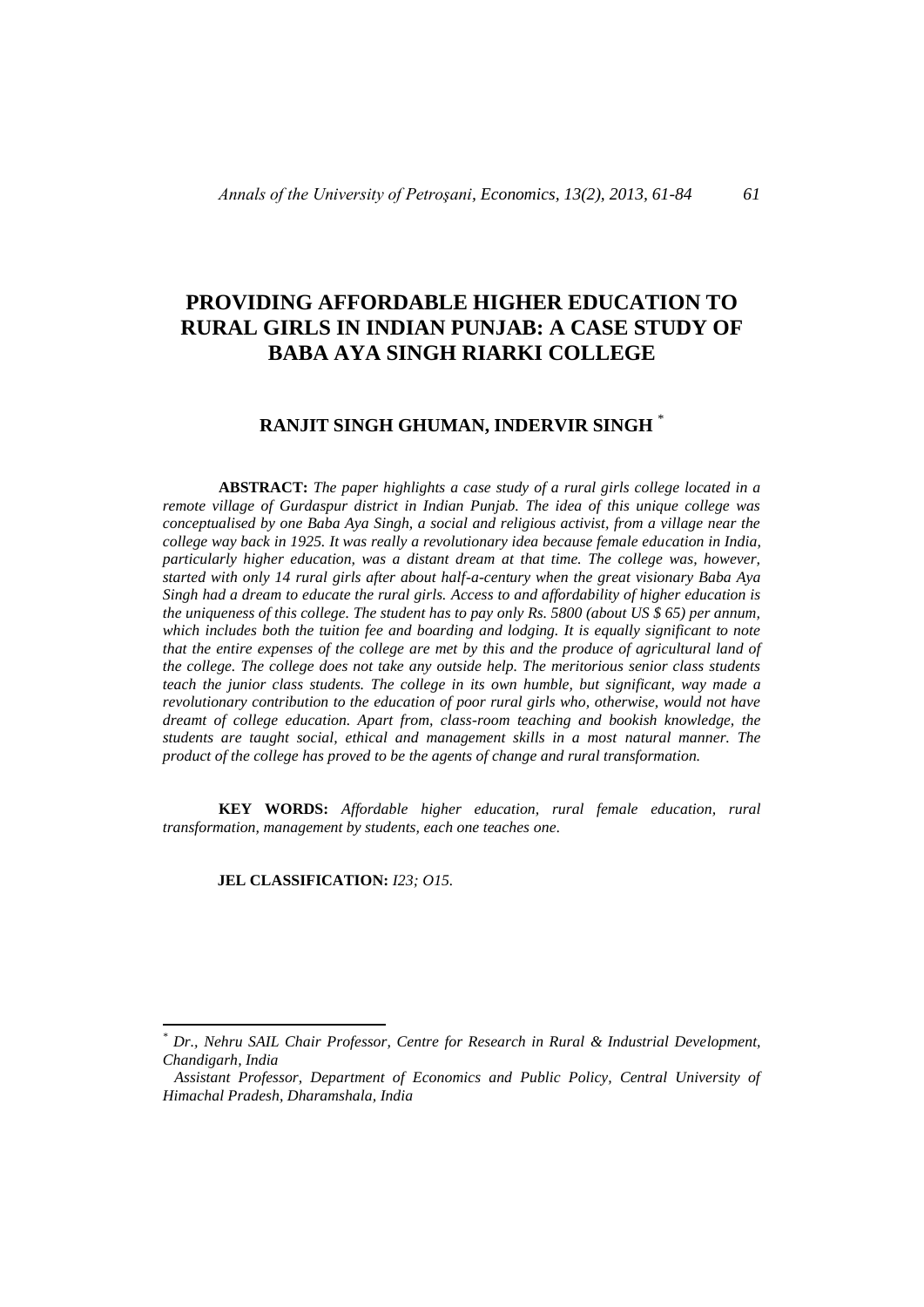## **1. INTRODUCTION**

The skill and knowledge of humans have the capacity to produce increasing returns contrary to the nature's production system which is subject to diminishing returns (see, Marshall, 1920; Romer, 1990; Lucas, 1993). It is in this context that the real wealth of a nation is its people (UNDP, 1990). Tomorrow's world would demand highly qualified specialists and increasingly flexible generalists (World Bank, 2000). The much discussed growth and sustainable development cannot be imagined without good quality human resources.

The modern growth theories, too, have established that economic growth and development cannot attain an optimum and self-sustenance path without the development of human resources (Romer, 1990; Lucas, 1993; Benhabib and Spiegel, 1994; Barro and Sala-i-Martin, 1995; Barro, 2001; Krueger and Lindahl, 2001). All those countries, who had focused on human capital formation in the past, have achieved high growth trajectory in their national and per capita income (OECD/UNESCO, 2002).

The seminal work of Schultz (1961) and Becker (1964) have virtually revolutionized the main contours of development economics as well as led to the resurgence of economics of education as an important discipline of research in the knowledge economy. Many empirical studies have shown that a country would remain underdeveloped so long as her people are deprived of education (The World Bank, 2002; Tilak, 2004a and 2004b).

The development is eventually about expanding human potentialities and enlarging human freedom. It is about developing and enhancing the capabilities of the people. This, in turn, empowers the people to make choices and lead the lives they have reason to value (Sen, 2000).

As a matter of fact, human development is closely connected with the GDP growth rate, and vice-versa. However, if growth is not reflected in raising the level of educational attainment and health standards (which is the substrate of human development) then the very growth and development process needs a serious review. The low level of human development is a drag on the growth and development.

The human development, thus, goes beyond 'growth' and development. Human development is an umbrella which encompasses both economic growth and development. The growth and development could be sustainable only on the substrate of human development and vice-versa. The unsustainable growth would eat up everything, which nature has bestowed upon mankind on which future generations have the legitimate right.

Haq (1998) gave credit of development waves in Japan during 1940s and 1950s, in East Asian countries during 1960s and 1970s and in China during 1980s and 1990s to human development model of which education is in the core. Sen (2000) made a similar argument. The study considered that the economic growth in Japan and East Asia as a pioneering example of development through investment in social opportunities, especially in basic education.

One may have to understand the rationale of rural transformation in the context of the forgoing discussion. A sizeable proportion of the world population is going to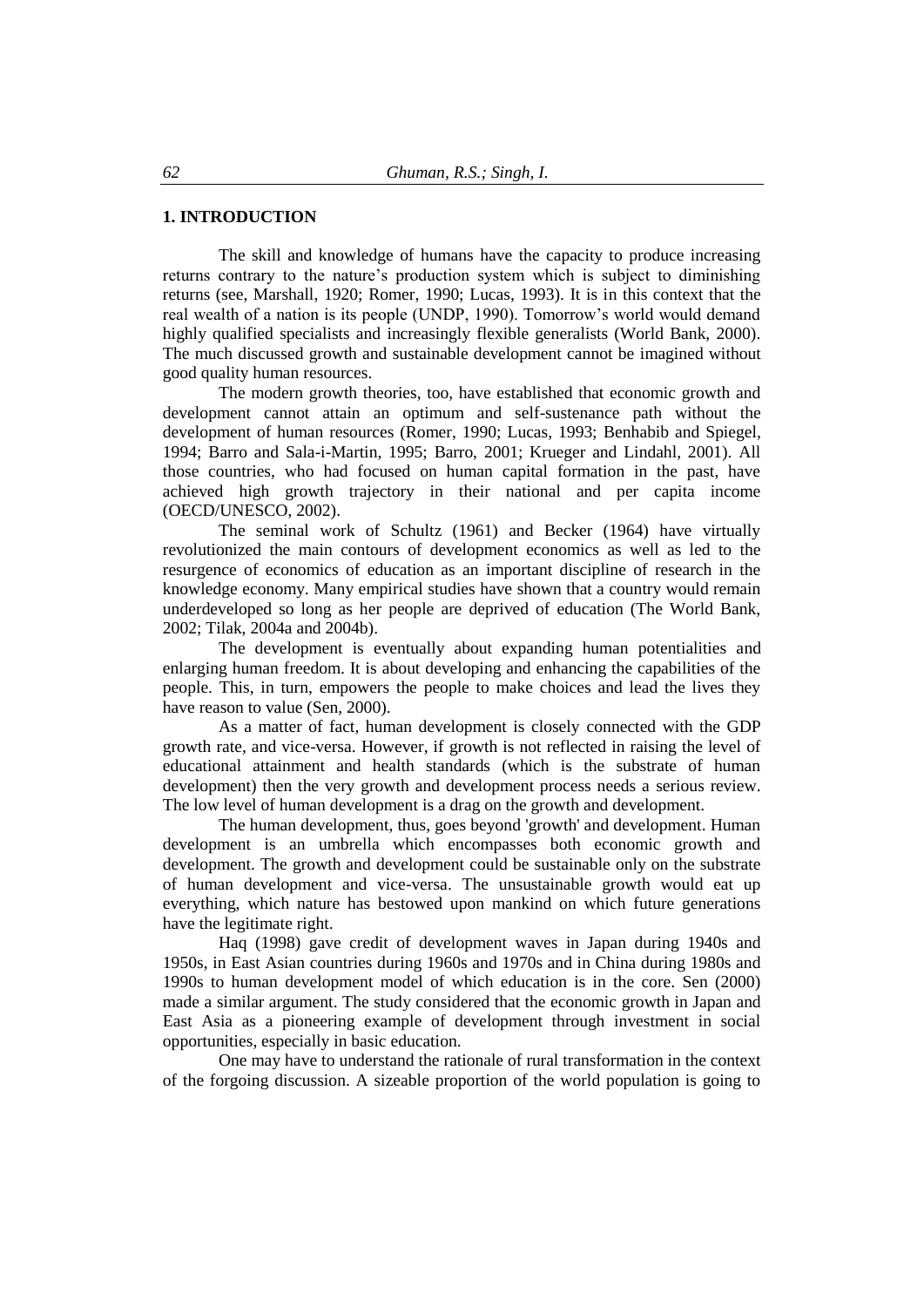inhabit in the villages for a fairly long period. At present nearly 50 per cent of the world population is living in rural areas. It is estimated that by 2050, the proportion of rural population is going to be around 30 per cent (approximately 3 billion in absolute sense). About 40 per cent of the global rural population would be residing in India and China even in 2050. In the absence of matching infrastructure, a sizeable proportion of these migrants (from rural to urban) may have to live in slums or slum  $-$  like conditions. It is, thus, imperative to provide urban amenities in rural areas and transform the rural India and save the towns and cities from being turning into slums.

Majority of the rural people are marginalized and are at a disadvantage in comparison to their urban counterparts in terms of education, health and other amenities. Lack of information and a host of other constraints have pushed them to the margin and eventually out of the development process. Many of them have not experienced upward socio-economic mobility over the generations.

Half the people engaged in agriculture in the world are still illiterate and only 5 per cent have completed higher secondary education. In Indian Punjab, a prosperous state, 69 per cent of rural households, across the board and 90 per cent of the labour households do not have even one member with  $10<sup>th</sup>$  level of school education (Ghuman, et. al, 2007). The presence of rural students in the universities of Punjab is 4.07 per cent (Ghuman, et. al, 2006). The proportion of rural students in professional higher education in Punjab is just 3.71 per cent (Ghuman, et. al, 2009).

The above scenario is a pointer towards the exclusion of rural students from higher education in Punjab. Such a situation would eventually sharpen the rural-urban divide. Educational deprivation results in missing opportunities in acquiring skills and knowledge. This, in turn, becomes a serious constraint to develop capability and expand choices.

Presently, majority of the rural people are suffering from multipronged poverty. Most of them are education–poor, skill-poor and resource-poor and hence, are not employable outside agriculture. They are also trapped into low-productivity and low-earnings. They are beleaguered in the vicious circle of poverty, which is a perpetual constraint on rural transformation.

The rural transformation, sine qua non for rural development, cannot be imagined without education and skill. The female education, often neglected in rural areas, is rather more important for rural transformation. The rural people have limited access and affordability to costly education. Though, the government colleges have contributed in providing low cost education, their number is not enough to provide education to all the deserving students. Further, the boarding and food cost in the government colleges hostels is often comparable to any private institute (the point is discussed in details in the next section), which put severe financial burden on student especially on those from rural areas (as most of the government colleges/institutions are in urban areas). Ghuman, et. al, (2005) found that nearly 40 per cent rural households cannot afford the cost of graduation level education.

There is a need to provide them affordable (in terms of cost) education. Baba Aya Singh Riarki College is one such experiment. The college is located in a remote village of Gurdaspur district (see map) of Punjab, bordering international border with Pakistan. The college is catering to the higher education needs of rural girls who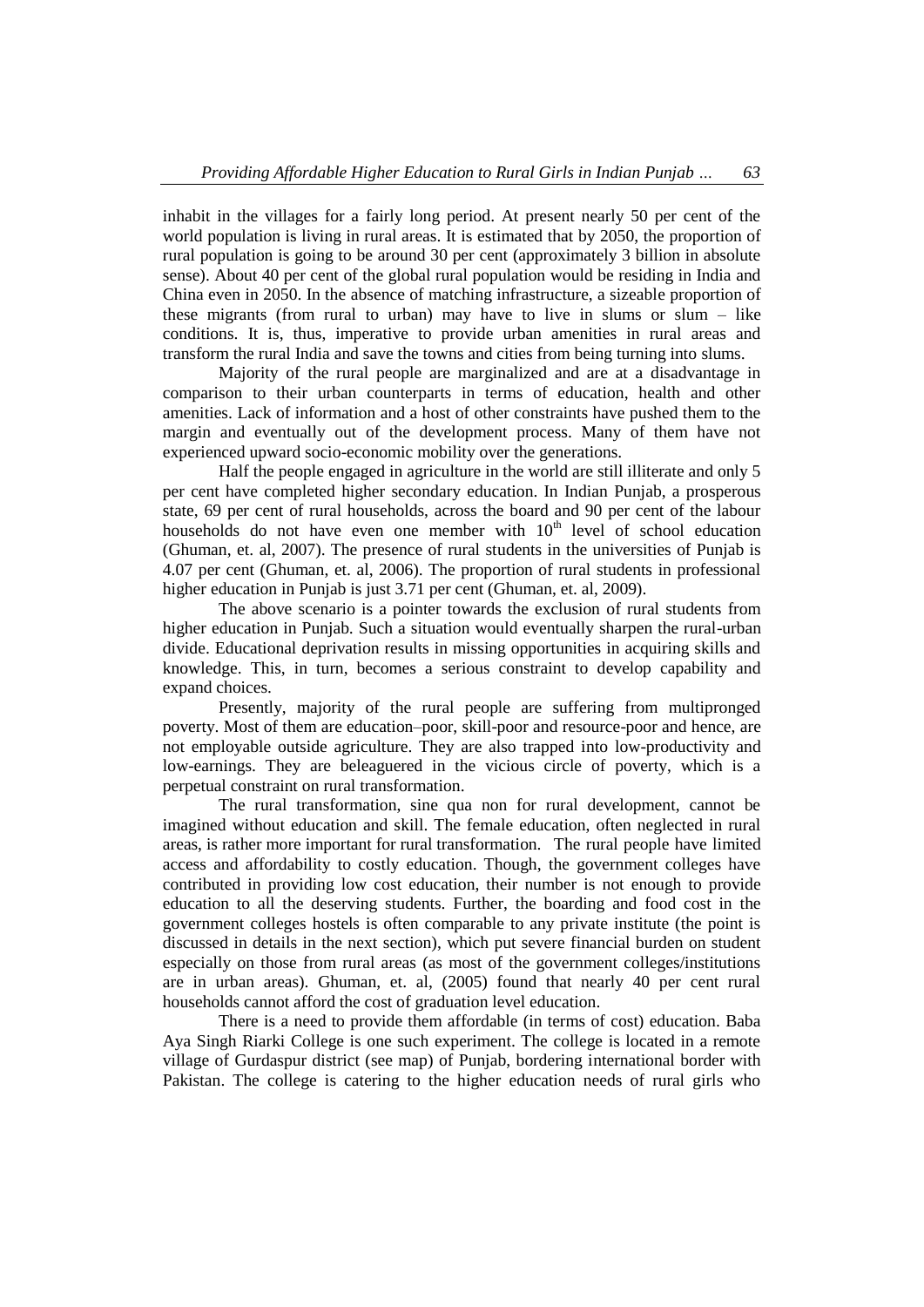otherwise might not have dreamt of attaining higher education. The uniqueness of this college, inter alia, lies in (i) access to reasonable level of quality education at an affordable cost; (ii) no donation or outside financial help; (iii) teaching by senior class students to junior class students; (iv) management by students, including hostel; and (v) absence of copying in examination.

The documentation and dissemination of such experiments is need of the hour. This paper is a moderate attempt to document and discuss one of the unique experiments of rural transformation through female education by Baba Aya Singh Riarki College. The study has used the data gathered from college records and answers of 75 random selected college students to the survey questionnaire.

The paper is organized into five sections. After introduction in section 1, the next section provides a brief introduction to history and organization of college. Section 3 discusses the details of management of academic and non-academic activities in the college. The academic performance of the college since its inception is examined in section 4. The study is concluded in last section.



## **2. HISTORY, ORGANIZATION AND PHILOSOPHY OF THE COLLEGE**

Baba Aya Singh Riarki College is located in one of the interior villages of Gurdaspur District of Punjab province on the bank of distributary of Upper Doab Bari canal. It has beautiful surroundings developed by an individual led community effort. It serves the need of higher education of rural girls who otherwise might not have afforded to attend the colleges located at far away urban areas. Though Baba Aya Singh Riarki College, Tugalwala was started in 1976 yet its origin goes back to the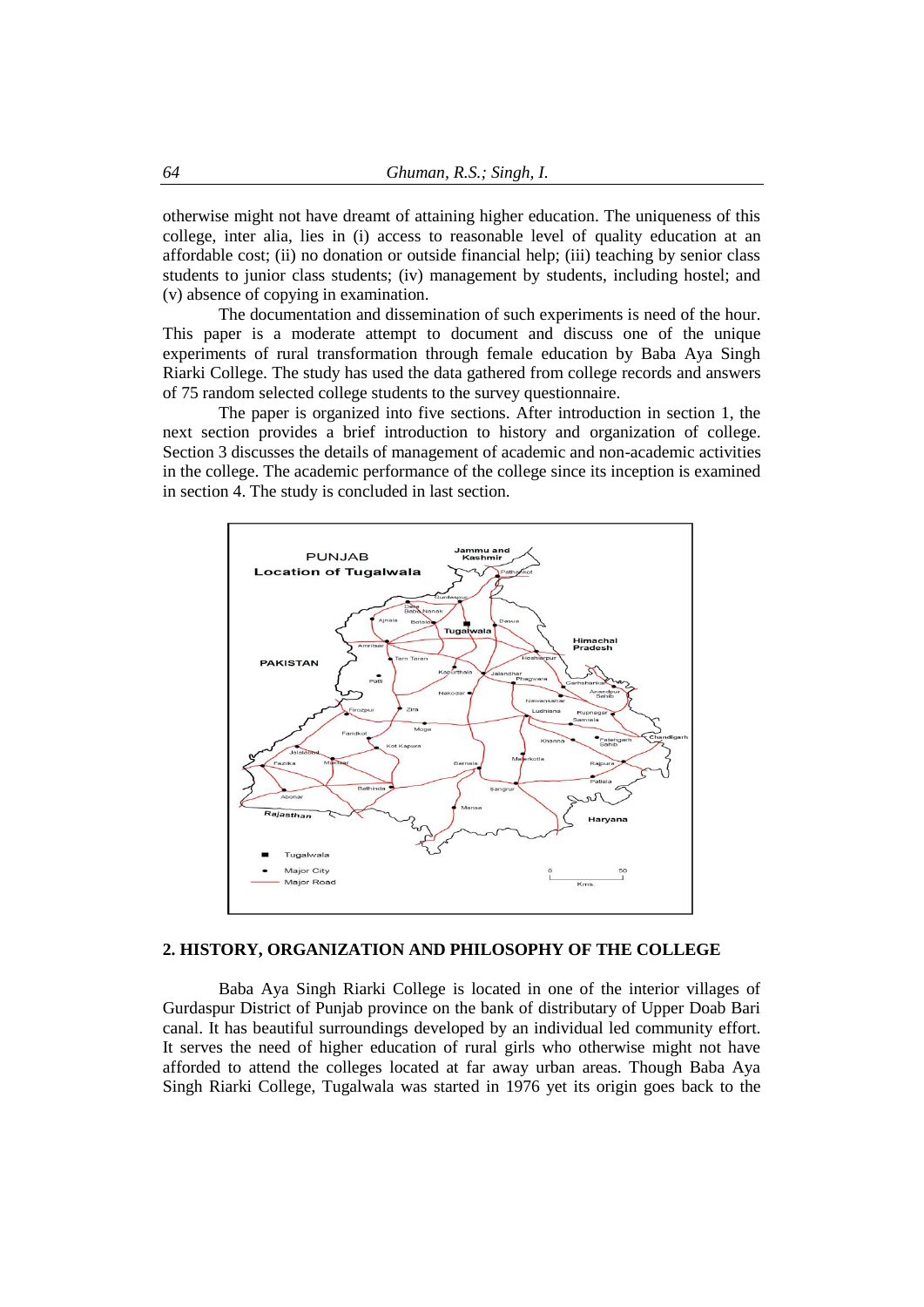pre-independent India. One of the local Sikh leader and social activist, namely, Baba Aya Singh, took the mission to educate rural girls. With this mission in mind, he started a small school for girls known as "Putri Pathshala" under a banyan tree in Tugalwala in 1925, which runs as aided school till today. Baba Aya Singh had dream of starting a girls' college which, however, could not become a reality in his lifetime. After Baba Aya Singh's demise in 1968, Mr. Swaran Singh Virk with the support of other like-minded people, namely, Mr. Charan Singh and Mr. Sampuran Singh started Baba Aya Singh Riarki College in 1976 with just 14 girls to realize the dream of Baba Aya Singh.

The task of providing education to girl students at low cost was not an easy one. The founder of the institute realized that the college must sustain by itself if it has to survive in the long run, that is, it must cover its cost and make reasonable profits without depending on outside resources. The founding members of the college knew that no institute can survive for a long time if the sources of funding are uncertain. One of the options was to seek government aid, however it was not an easy task. The government support might have provided necessary funding, nonetheless, it would also have increased the cost. The government regulation requires the college to fulfill certain conditions and follow certain rules. Since, the government aid still requires college to cover a part of the cost, its effect on overall cost of imparting education may have been negative. Further, the cost of accommodation and food in hostel might still be high with government support. The fear was in fact true, if one compares fees of this college with other aided colleges (the comparison of fee structure is provided later).The private funding, on the other hand, is often uncertain and poses threat to independent working of the college.

Solving all these problems required a non-conventional approach and institutional setup within the present system, which lowers the operational cost without confronting the present system of education. Considering these aspects, the founders of the college worked out the plan to cut down the expenditure from two sides. The expenditure of any educational institute can be divided into two categories, academic expenditure and non-academic expenditure. The main academic expenditure includes salaries of the teaching and non-teaching staff and fees paid to university (including university affiliation charges), whereas non-academic expenditure comprises of salaries of administration and maintenance staff. The cost of employing cooks for the hostel mess may also be included in the non-academic expenditure. The physical infrastructure and its maintenance are other areas of non-academic cost.

To lower academic expenditure, the college exploited one of the programme of the university, which aims to expand its reach to people who wish to gain higher education but cannot enroll in a formal educational institute due to its high cost or other responsibilities including own work. The universities even in their earlier years of expansion have recognized that there are number of people, who may like to attain higher study, cannot enroll in a formal education institute. Their inability to attend a college is often associated with their timing of work and high college fees. Many children from poor and lower middle class families had to work hard to support their families. As a result, a number of children remain deprived of higher studies. To cover this gap, universities started offering admission in some of the degrees (where lack of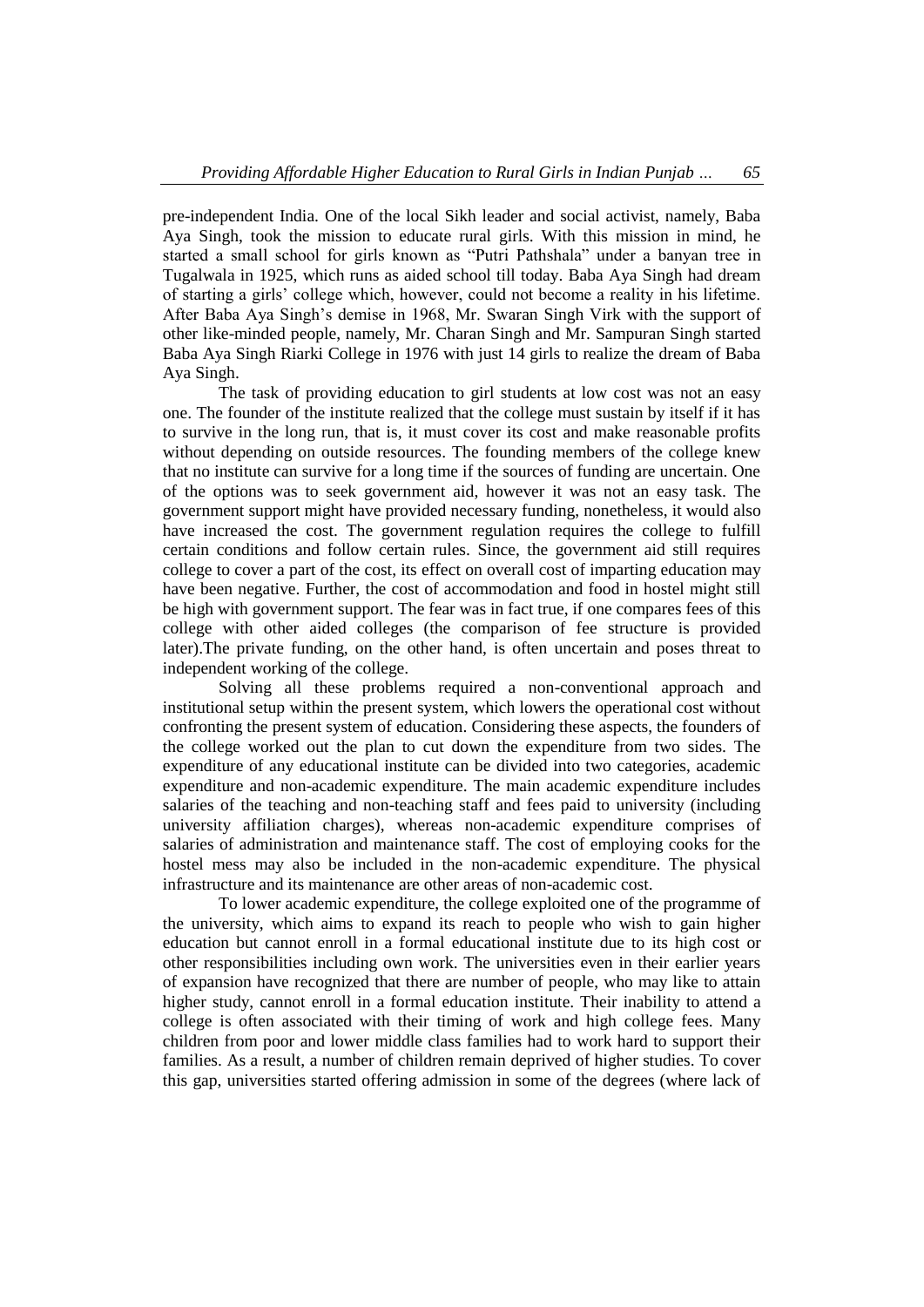regular classes do not seriously affect a normal student's understanding of the subject and self study is possible with a little guidance) as correspondence courses (often referred as non-formal education), where a student just has to attend lectures only for a few days in the whole academic session, which are organized by the university.

In addition, universities also offer some of the courses which do not even need to attend the lectures and a student can directly appear in the examination as a private student after paying required examination fee. The above programmes of the universities have benefited large number of students over the time, however the major drawback of these programmes is that students often cannot grasp the subject properly and many of minute details are not fully understood without the help of an expert.

Baba Aya Singh Riarki College made unique innovation to cut down the academic expenditure significantly. The college instead of getting affiliation from the university started the degree classes where the students appear in the examination as private student. Nonetheless, they are better off than the other private student as they receive regular guidance from the teachers. In this way, the college used the existing programme in its advantage and covered the gap between formal and non-formal education.

The above arrangement made the college free from all the obligation and rules to be followed by all affiliated colleges, thus, put it in an advantageous position to device some more cost cutting strategies. Using this advantage, the college further cut the expenditure on academic activities by involving the students in teaching activities. The college system included the students in teaching activities, where bright and motivated students help others in study. Including students in teaching activities lowered the teaching load of employed teachers, and the college could successfully teach the subjects with just one faculty per subject.

The non-formal arrangement for academic activities also facilitated the use of similar cost cutting approaches for non-academic expenditure. The founding members of the college realized that the annual fees of a student should cover both academic and non-academic activities, nonetheless they have option to pay either in money or in the form of work. In other words, the college can save money if the students perform nonacademic duties, which will ultimately be deducted from the fees of the students. For example, if the students perform all non-academic activities themselves, their fees will require covering only academic expenditure. Using this philosophy, the college organizes its activities in a way that most of the non-academic work is performed by students. Though, it is not possible to completely cover the cost of non-academic work, it considerably lowers the cost to make the education much more affordable. A similar method is adopted for hostel mess, where students themselves cook as well as cultivate (with the help of hired labour) vegetables on college land. The college also rear cows and buffaloes for milk with help of hired labour under the supervision of a student committee.

The self management and self sufficiency of the college for most of its needs made the adopted model an example of low cost education. The success of this model is clear from the fact that it charges just an annual tuition fee of Rs. 800 (about US \$ 15) and Rs. 5,500 (US \$ 100) for hostel room and food charges for the whole academic year from each student. The above cost is much less than the fee of similar courses in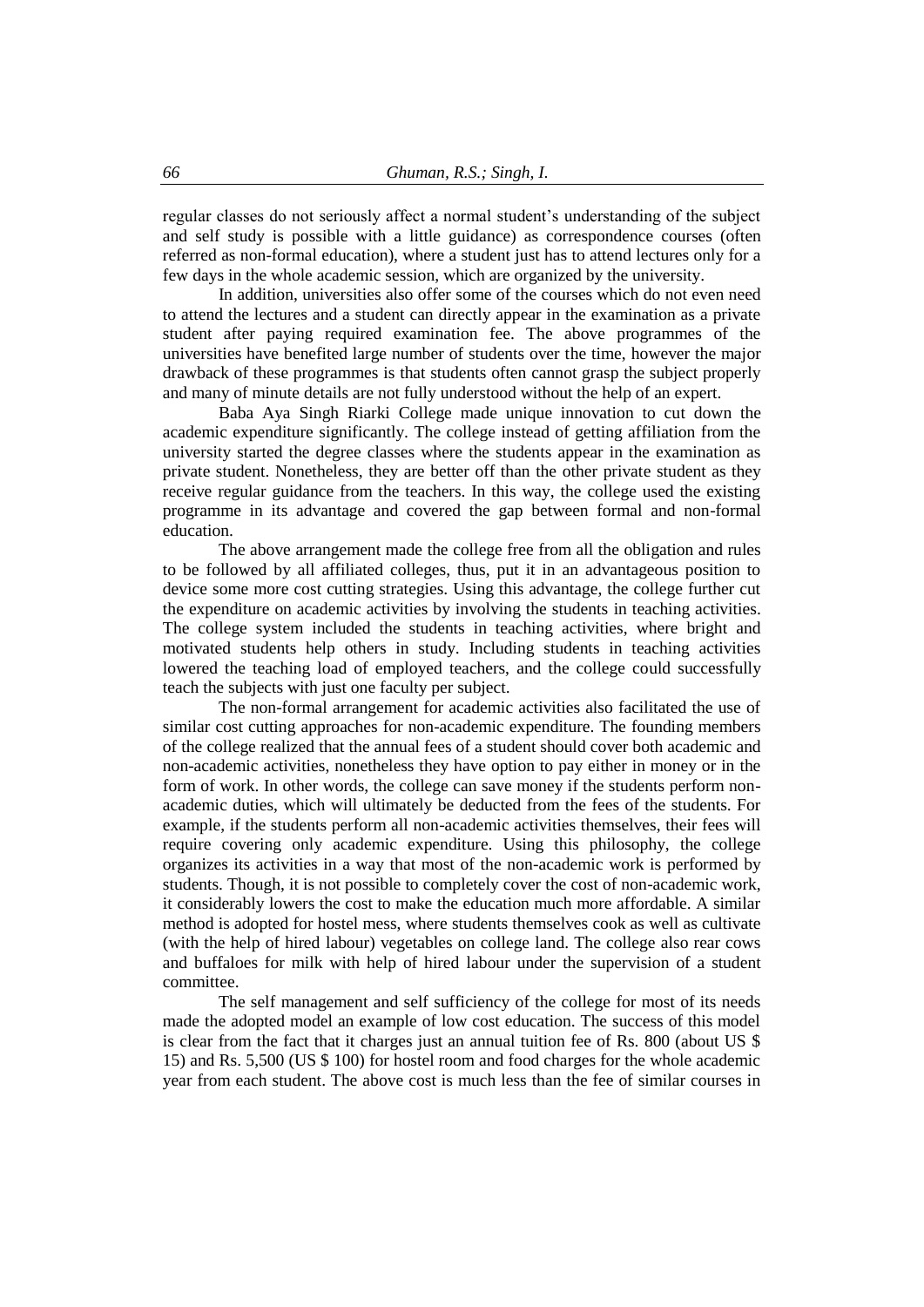other formal government and aided educational institutes. Ghuman et al. (2005) found that annual fee for general education in a government college was about Rs. 2,700 (US \$ 50), whereas the same fee exceeded Rs. 8,200 (US \$ 150) in aided colleges during 2003-04. During 2012-13, the annual fee (without examination fee of the university) in a government college for BA course is about Rs. 2,900 (US \$ 55), whereas the aided colleges charge more than Rs. 10,000 (US \$ 200) annual fee for the same course. The difference in the hostel expenses is even more, where the minimum annual hostel expenditure in any institute exceeds Rs. 20,000 (US \$ 400) (with the annual rent for a hostel room often crossing Rs. 5,000). The information about other types of institutes is collected from the students of some of the colleges in Mansa and Bathinda districts. Since, the fee is not same in all colleges and hostel expenditure also differs from one student to other, the study has used the lowest figure for comparison.

Though, the above estimates are not based on a proper survey, findings of Ghuman et al. (2005) and the sizeable difference in the cost of government and aided institutes from the studied college reveal that the cost of studying at Baba Aya Singh Riarki College is considerably less. Here, we should caution readers not to consider the higher cost in other institutes as wastage or not serving any purpose. The high cost in other institutes may also be justifiable given the large number of courses available, better infrastructure, more time for students for studies and larger number of qualified teachers. However, the higher cost does put the college education out of the reach of poor student, especially in the rural area. Thus, the aim of the comparison is to show that Baba Aya Singh Riarki College presents a model which bridges the gap between self-study and college education by adopting a non-conventional method. Further, the college is aiming to educate the rural girls in rural areas, which remained a matter of concern despite many government initiatives.

The institute is also running higher secondary schools in the campus to provide basic education to girls in rural area. The schools is also run at low cost, however, the management of school is different from that of college. Required number of teachers are recruited for the school (unlike college where only 7 teachers are employed), and the school students are not involved in management of the school or hostel. Therefore, the present study mainly focuses only on the management of the college, which is unique in its own way and has helped in providing low cost education in the campus. Nonetheless, the academic performance school is also analyzed with that of college in the succeeding sections to examine the contribution of the whole institute.

## **2.1. Philosophy of the College**

The founder and Principal of the college, Mr. Swarn Singh Virk, was inspired from the philosophy from Mahatma Gandhi, Tolstoy and Plato. To produce thinking human beings and lead meaningful lives is the spirit behind this college. The principal shared with us that they teach the girls what is right and what is wrong. It is only through such a medium that one can bring progress.

The college is a rich blend of tradition and modernity. The day starts at 8:00 am with the Morning Prayer and kirtan session. Thereafter begins the class room teaching. The students are dressed up in white *salwar - kameez* - the traditional dress of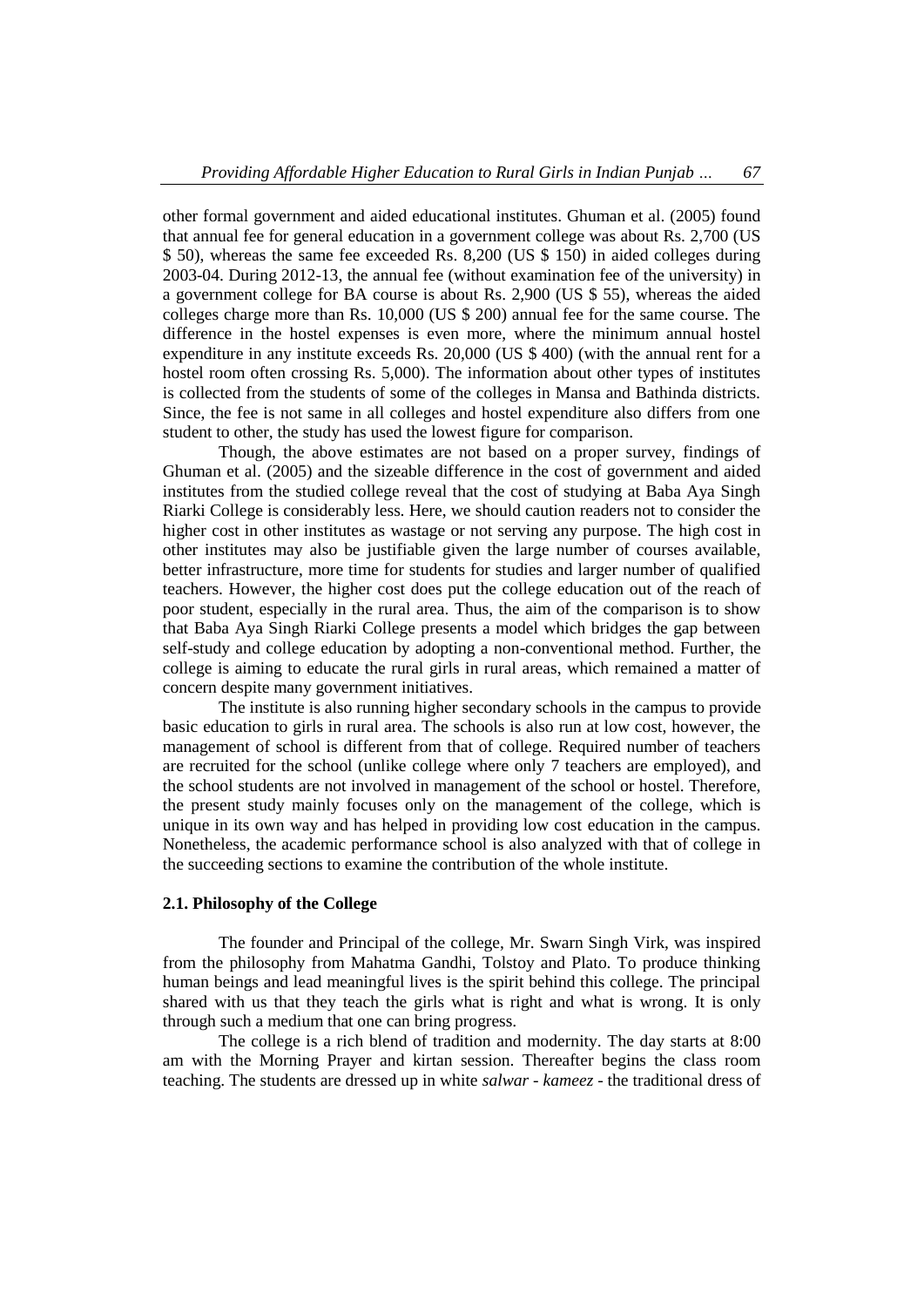Punjab - with heads covered. Besides the prescribed syllabus by the university, the students are also imparted instructions in moral, spiritual, ethical and environmental education. Besides teaching them about Sikh religion (as the area is Sikh dominated and the majority of the students are from Sikh families) they are also taught about other religions. Major festivals of all the religions are celebrated in the school. The college, thus, teaches respect for all the religions.

Considering the unique contribution of the college towards education of the rural girls, along with high level of ethics, morality and integrity, the university has established its examination centre on the college premises. Establishing examination centre at a non-affiliated college (in other words, academy) is, perhaps, a rarest of the rare examples. Certainly, it goes to the credit of this college as well as the university.

Even in the absence of invigilators the students do not indulge in unfair means in examination. The college has announced a cash prize of Rs. 21000 (US \$ 400) for anyone who could find copying and cheating in the examination. So far no one has taken the bait. In fact the college has launched a crusade against four 'Ns' – *nakal*  (copying in the examination); *nasha* (drugs and intoxication); *nangez* (obscenity); and *nikhamanpan* (idleness) and yes to four 'Hs' – hand, head, heart and health. The much needed moral and ethical value are learnt by the students of this college in a natural course.

The philosophical foundation of the college not only helps building right attitude in students towards life and society, but also facilitates efficient management of the college by ensuring supportive and caring atmosphere in the college. Given the above introduction to the college and its system, the following section will deal with the organization of the academic and non-academic activities in detail.

## **3. MANAGEMENT OF ACADEMIC AND NON-ACADEMIC ACTIVITIES**

It is not easy to distinguish between academic and non-academic activities of the college, as the college considers all activities as part of personality development. Moreover, both types of activities are managed in similar way. However, we shall use the words academic and non-academic activities for teaching and non-teaching activities, respectively. The management of academic and non-academic activities is done with the help of a student management committee.

The college and schools are managed by 16 members of the student management committee. The committee has one general secretary and four executive members. Under the student management committee, there are other committees which look after and mange various activities, such as, teaching, cooking, cleaning, electricity and discipline. The main committees of the college are *Langar* (food) committee, Hostel Committee, *Sanjam* (Frugality) Committee, Teaching Committee, Sports Committee, Discipline Committee and *Dharmik* (religious) Committee.

The students are made members of the committees by rotation, so that each one gets the chance to participate and learn. The rotation system also ensures that a few students do not have high work load than others. The involvement of students in various committees and in different routine activities helps in lot of savings as well as inculcates a sense of participation and achievement among them. On an average, each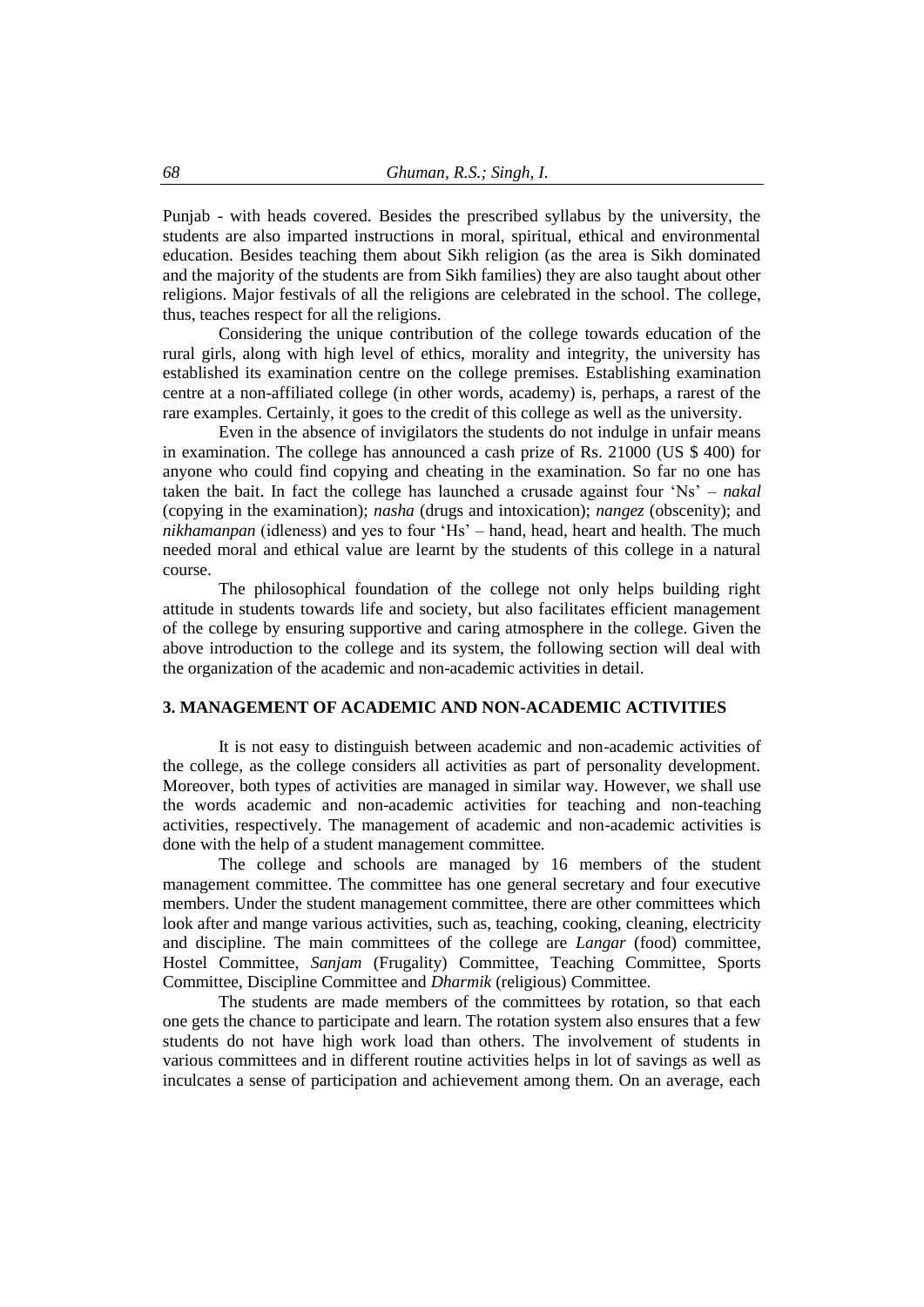student is expected to devote about one hour each day to any of the duties in the college, assigned by the respective committee members.

Since, the present study is looking at the working of the college based on academic and non-academic work, the following sub-section will discuss the management based on that division.

## **3.1. Management of Academic Activities**

All the academic activities are managed by teaching committee. The committee prepares the timetable for the classes and oversees the teaching work. Though the college has employed seven teachers, yet, they are not adequate to meet the entire stipulated teaching load. To meet the gap and make up the deficiency the senior class students are deputed to teach the junior class students, the college works with the adage **"***Each One Teach One***"**.

The teaching by students are not organized in the form of conventional class room teaching, rather it is a multi-layer arrangement of teaching activities. At first layer, the teacher, who is expert on the subject, gives lecture to all students in the class. At second layer, a few students (based on subject-wise academic performance) are assigned a group of a few students (about 20 students) to teach. Then the best few students are chosen from that group, and each of them is assigned about four to six students to guide. At fourth layer, the students are put in groups of two, where one with better hold on the subject takes the responsibility to teach. The performance of the teachers as well as students is evaluated at each layer to ensure the effectiveness of the system. The evaluation is often based on inter group competitions and other academic activities like debate, essay writing and lecture, etc., which are organized on regular basis.

The teaching duties are assigned to the students by the teaching committee. It was found during interaction with the students and the Principal of the college that all senior students wish to undertake teaching duty but out of them only the more motivated and meritorious ones were given the teaching duties. It is important to mention that the teaching by students is only on voluntary basis. In other words, the students are neither compelled to undertake teaching nor are they paid any honorarium for this purpose. This helps the college to save a lot of money under teaching head. Besides, the teaching work benefits students by increasing their hold on the subject and boosting their confidence.

Table 1, presents the picture of teaching duties by the students. Out of the sampled students, approximately 47 percent students were engaged in teaching the various subjects to the junior class students. It is because each student is expected to teach one student at fourth layer. According to social caste, 82 percent SC students undertook the teaching duty. The corresponding proportion among the general category students was 42 percent whereas only 33 percent OBC students were undertaking the teaching work. The high percentage of student-teachers among SC students is a little surprising. One of the reasons could be that it may be better performing SC students who are coming for higher study. Also, SC group has the highest number of students with postgraduate parents, which may have resulted in better performance of the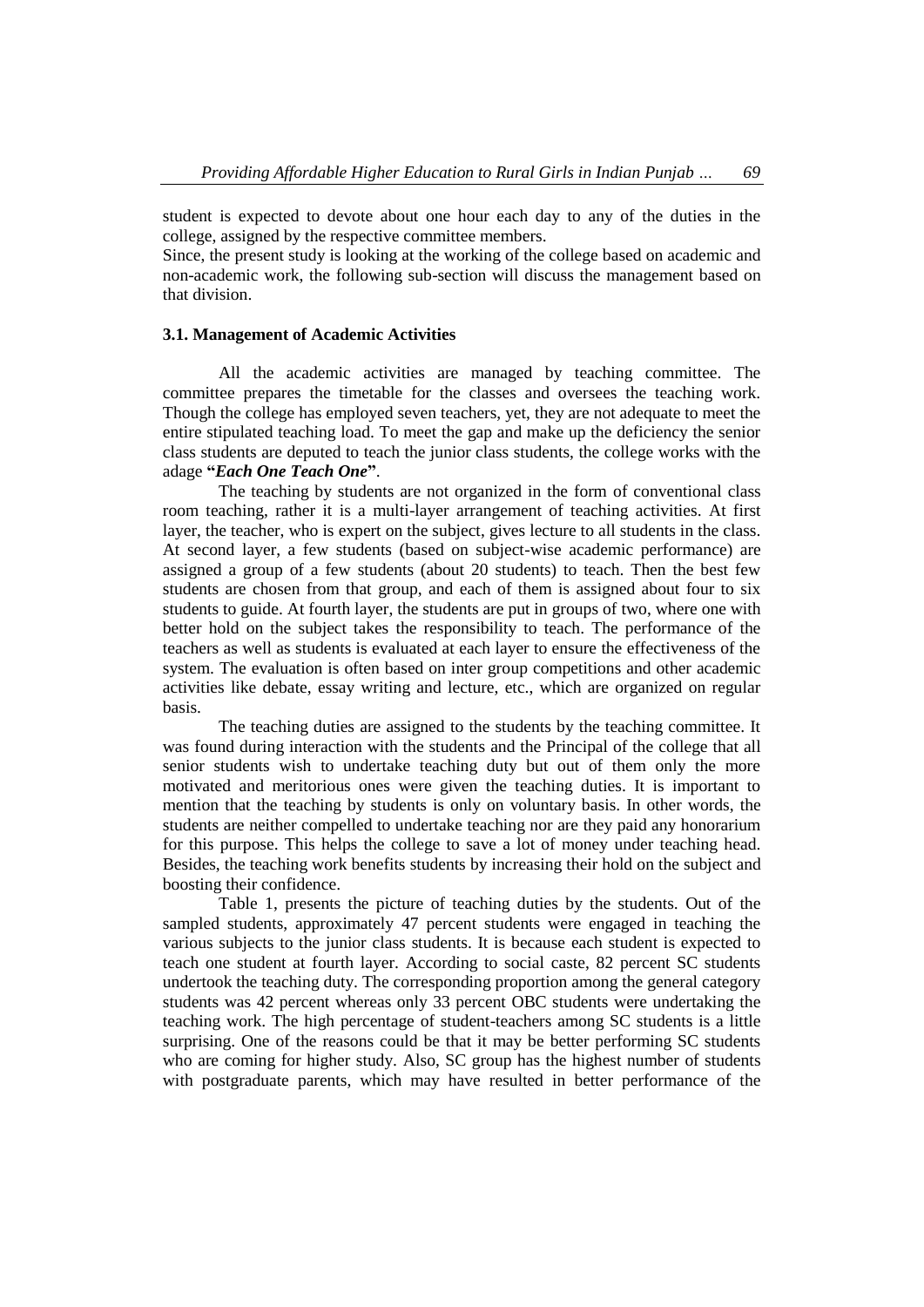students. However, the present study does not provide a proper answer for the higher percentage of student-teachers among SC students, and the phenomena required a detailed separate study for better understanding of the issue.

| Caste      | If Teaching Duty is Performed |      |              |  |  |  |
|------------|-------------------------------|------|--------------|--|--|--|
| Category   | Yes                           | No   | <b>Total</b> |  |  |  |
| General    | 41.8                          | 58.2 | 100          |  |  |  |
| <b>OBC</b> | 33.3                          | 66.7 | 100          |  |  |  |
| <b>SC</b>  | 81.8                          | 18.2 | 100          |  |  |  |
| Total      |                               | 53.3 | 100          |  |  |  |

|  | Table 1. Distribution of Sampled students according to Caste and Teaching Duties (in |  |  |
|--|--------------------------------------------------------------------------------------|--|--|
|  | Percentage)                                                                          |  |  |

*Source: Primary Survey*

#### **3.2. Management of Non-Academic Activities**

Though, the college has a principal and teachers for smooth functioning of college, the involvement of students can be seen in practically all types of administrative and other non-academic work. The students handle publication of college prospectus, admissions and examinations. The college security, waste management, cleaning, cooking, supervision of cultivation and management of college resources is the responsibility of students. All these duties are performed by the students under various committees and sub-committees of the students instituted for those particular tasks. The involvement of students in administrative activities reduces the financial burden of the college substantially, at the same time providing students a valuable experience in management.

One of the most important parts of non-academic work, which lowers the cost of food for the hostel students, is management of mess. In addition to management of non-academic work of the college, the low cost of food in hostel played an important role in overall provision of low cost education and the sustainability of this model. The arrangement of administrative work in the college is simple and easy to understand where the college, instead of hiring people to do a particular job, assigns duties to students (under a committee) to perform the task. However, the management of mess and providing healthy food at low cost involved management and co-ordination of various activities, which make the system a little complex. Therefore, the management of food under *langar* committee will be discussed in detail.

The cutting of cost of providing food to students required the steps to be taken at two levels. First, the expenditure on procurement of food items needs to be cut down. Second, the cost of preparing food required to be managed. The cooking by students under *langar* committee takes care of the latter part, where students perform cooking and cleaning duties on rotation basis. Each month a committee of 12 students takes the responsibility of cooking and catering.

The management of expenditure on food items necessitates that the college take part in production of agricultural products, which in fact was possible given that a large piece of college land was available for agriculture. Out of the 15 acres of land,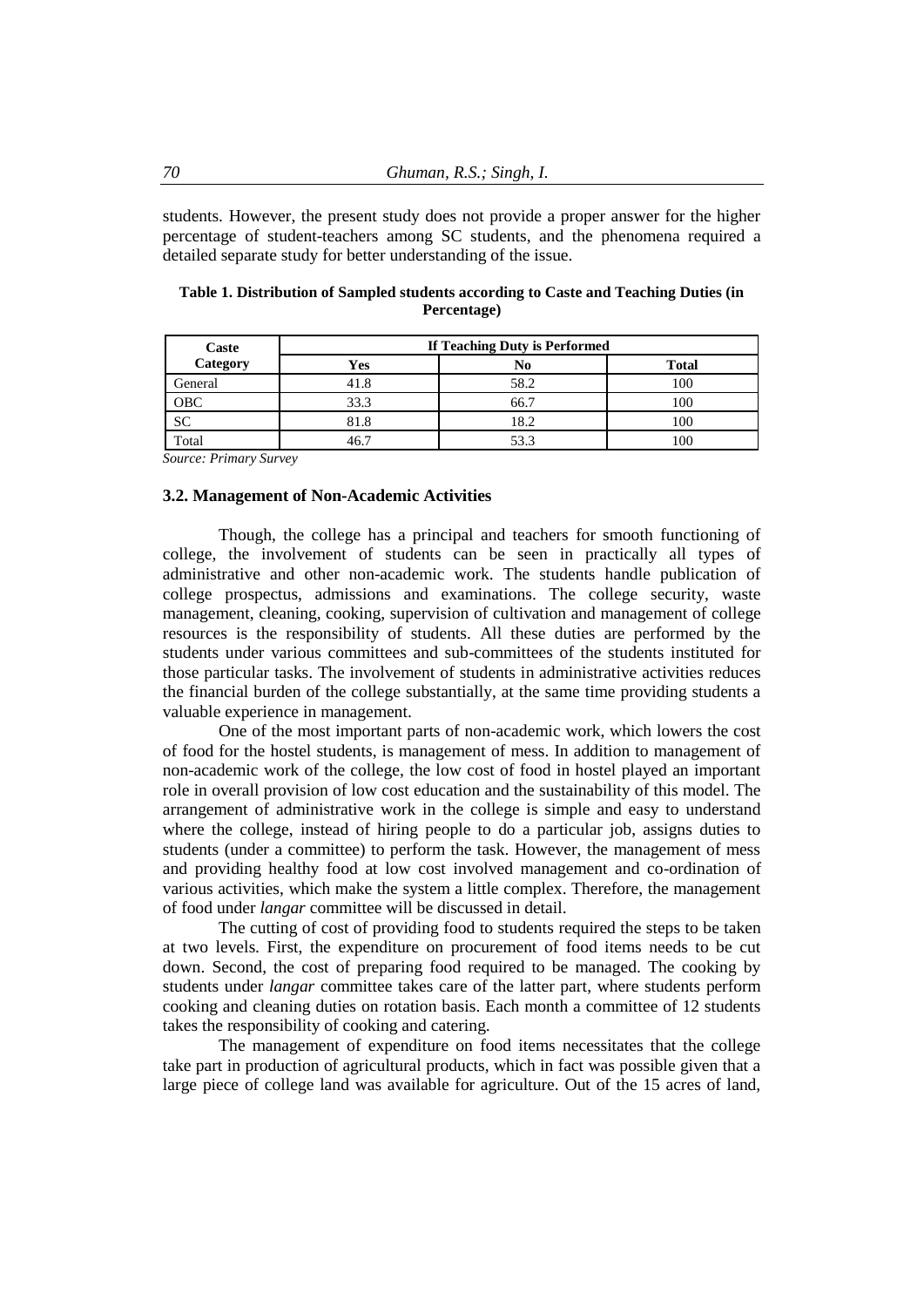owned by the institute, 9 acres are being used for agricultural purposes, where grains (mainly wheat and paddy), pulses and seasonal vegetables are grown. The grains produced on this farm meet almost 90 per cent demand of the hostel residents. The college also has 15 cattle heads, biogas plants and solar energy panels, which meet the hostel students' requirement for milk, gas and electricity, to a large extent. However, the agricultural activities are not entirely carried out by the students like other activities, as that would have put lot of burden on them and may have encroached upon their time for studies. Therefore, majority of these activities are performed with the help of hired labour, where involvement of students under different committees is relatively limited. Nonetheless, some of the activities, such as, growing vegetables in small gardens and milking cattle, are mainly done by students. The daily diet of a student consists of pulses, flour, rice, vegetables, tea and milk. The quality and quantity of agricultural products provided to the students is quite good. The food served in the hostel mess is largely organic in nature. This is a rare example of providing nutritious food to the students, especially to the girls, at a remarkably low cost. The quality of food is far better than the food provided under the mid-day meal programme of the government.

The success of this arrangement can be observed from the fact that there are about 800 students staying in the hostel, who have to pay just Rs. 5500 per annum for accommodation as well as food. As discussed earlier, this cost is much lower than any other government, aided or private institute. Even if one goes by poverty line (Rs. 28 per capita per day in rural area, criterion laid down by the government of India's Planning Commission), the per capita per day hostel expenses come out to be a little more than half of the official poverty line, taking 300 working days of the hostel mess.

The self-management of the college not only ensures low cost education but also coincide with the philosophy of the college of imparting the lessons of hard work, dignity of labour, integrity, honesty, morality, nobility, and humanism among the students, thus making them responsible citizens. Some of the committees like *Sanjam* (Frugality) Committee is less of a cost saving device and mainly aims at making students responsible citizens. This Committee manages waste and scrap of the college and raises money to meet the expenses of the needy students by selling the scrap. It also minimizes the wastage of different resources and ensures their responsible use. Even the used water is recycled for irrigation.

To know the pattern of activities and hours devoted to those activities, the information on the work pattern of the interviewed students was collected. For the purpose of classification, the non-teaching work has been categorized under four main heads, viz; cleaning, mess duty, gardening and administration. Each student, under various committees, devotes nearly 3 hours and 20 minutes per week to the nonteaching activities (Table 2). During the week under survey, the administrative duties took 3 hours of each student selected by the administrative committee. It is a coincidence that during that week, the entire administrative work was done by OBC and SC students. Gardening took nearly 1 hour and 52 minutes, in a week under survey, of each student under that committee. The students from the general, OBC and SC category devoted about 2 hours, 2 hours 24 minutes and 50 minutes to gardening, respectively.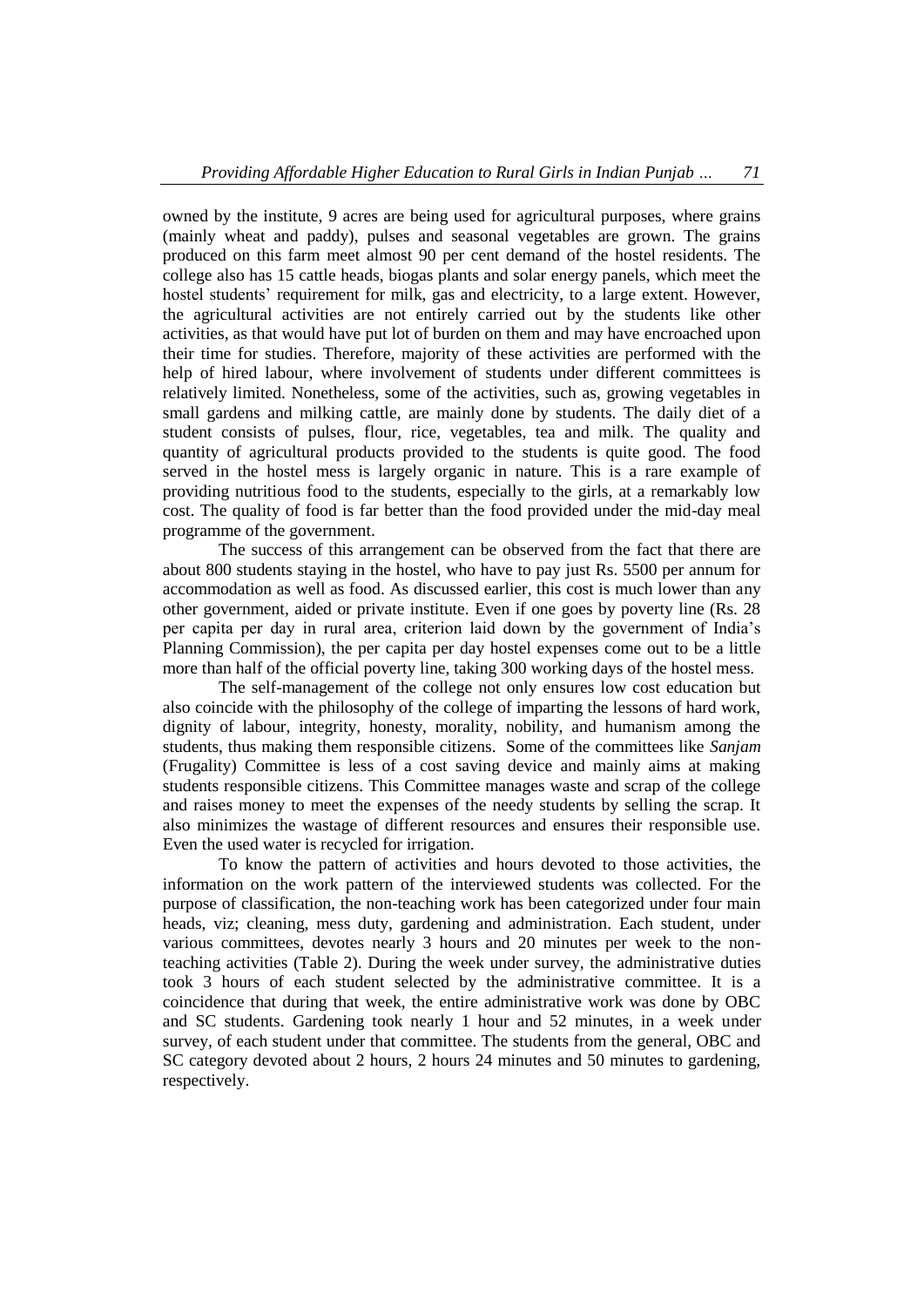| Caste   | <b>Cleaning</b> | <b>Mess Duty</b> | Gardening | <b>Administrative or</b><br>Other Work | <b>Total</b> |
|---------|-----------------|------------------|-----------|----------------------------------------|--------------|
| General | 1.95            | 2.41             | 2.03      |                                        | 3.41         |
| OBC     | 1.71            | 2.50             | 2.40      | 3.00                                   | 3.56         |
| SC      | 1.95            | 1.00             | 0.87      | 3.00                                   | 2.77         |
| Total   | .93             | 2.34             | .87       | 3.00                                   | 3.33         |

**Table 2. Average number of hours devoted to Non-teaching work during the preceding week of survey by each student in the respective committee**

*Source: Primary Survey*

The students engaged in mess duty (cooking, catering and washing utensils) on an average devoted 2 hours and 20 minutes during the week. In this activity, the general category students devoted 2 hours and 24 minutes, while the OBC and SC students devoted 2 hours and 30 minutes, and one hour, respectively. The cleaning and washing work took around two hours of each student (under this committee) during the week under survey. On an average, all categories of students devoted almost the same amount of time for cleaning during that week.

The time given by students to assigned duties show that they need to spend a small portion of their time for non-teaching activities. It may have been possible due to the presence of a large number of students, which makes it possible to benefits from division of labor and also perform the task on the rotation basis.

## **4. PERFORMANCE OF THE COLLEGE**

The performance of a college is often estimated from the achievements of its students, however, Baba Aya Singh College has a social mission and its performance cannot be merely judged from the achievements of its students. Therefore, the paper looks at the performance from two aspects, contribution of the college to education of girls in rural areas as well as academic achievements of the students. For the former aspect, the study examines the socio-economic background of the students, whereas academic results of the college are analyzed since 1977 (when first batch of graduation took university examination).

#### **4.1. Socio-Economic Background of Students**

The present section examines two important indicators of the socio-economic status, principal source of income and educational qualification of their parents. Both these indicators points towards the socio-economic status of the people who are benefiting from the institute.

## **4.1.1. Principal Source of Household Income**

The most of surveyed college students belonged to general category. Out of 75 sampled students, 73 percent belong to general category (Table 3). Another 12 percent belong to the OBC category and nearly 15 percent come from the SC category. The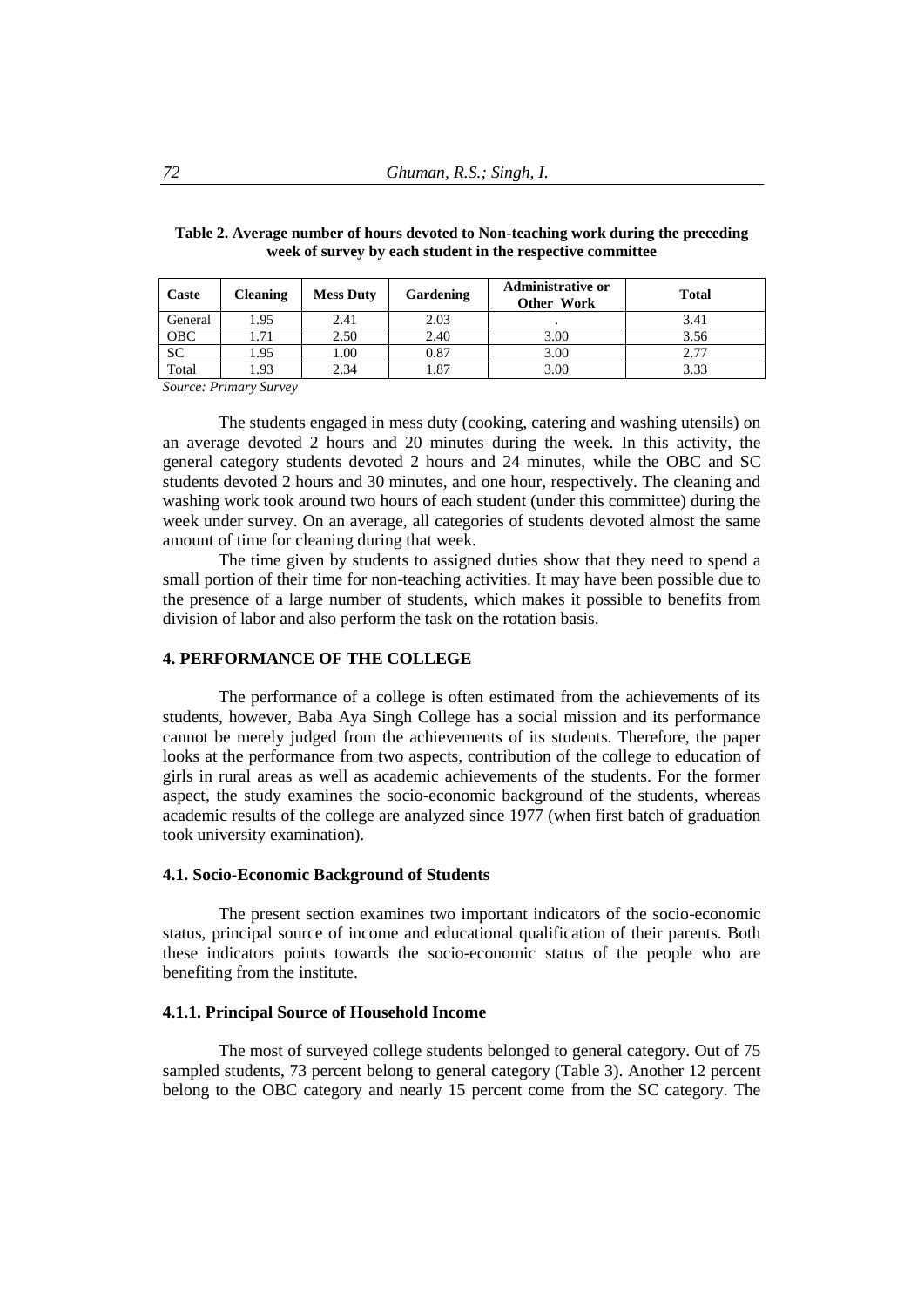share of SCs in the total rural population of Punjab is around 33 percent (Govt. of Punjab, 2011). This means, the SC parents are either not aware about the importance of educating their daughters or not in position to afford even the meager cost of this low cost educational institute. There may be other reasons also. A similar trend is observed by Ghuman et al. (2006). The study finds that among the rural students in the universities of Punjab about 75 per cent belong to general category, nearly 15 per cent are SCs and about 10 per cent are OBCs. The percentage of SC female students was even lesser. Among the females, 85 percent were from general category whereas only 8 percent were from the SCs. The same trend can be found for females in professional degrees (see, Ghuman et. al, 2009). After comparing the percentage of students belonging to various caste groups in this college with other institutes, Baba Aya Singh Riarki College does not show any different trend. In other words, the lower percentage of SC students in the college is a part of more general trend rather than specific to this college.

| <b>Primary Source of</b><br><b>Household Income</b> | General     | <b>OBC</b> | <b>SC</b>   | <b>Total</b> |
|-----------------------------------------------------|-------------|------------|-------------|--------------|
| Cultivator                                          | 83.6        | 55.6       | 18.2        | 70.7         |
| Government Employee                                 | 7.3         | 11.1       | 27.3        | 10.7         |
| Small time Businessman                              | 3.6         | 11.1       | 9.1         | 5.3          |
| Agriculture Labour                                  | 1.8         | 0.0        | 27.3        | 5.3          |
| Private Firm Employee                               | 3.6         | 0.0        | 0.0         | 2.7          |
| Non-Farm Labour                                     | 0.0         | 0.0        | 18.2        | 2.7          |
| Mason/Carpenter                                     | 0.0         | 11.1       | 0.0         | 1.3          |
| Mechanic                                            | 0.0         | 11.1       | 0.0         | 1.3          |
| Total                                               | 100<br>(55) | 100<br>(9) | 100<br>(11) | 100<br>(75)  |

**Table 3. Distribution of Sampled Students according to the Principal Source of Household Income (in Percentage)**

*Note: The figures in parenthesis are actual number of students Source: Primary Survey*

Information on 75 interviewed students reveals the principal source of income of their parents across the social castes (Table 3). The survey recorded the information on occupation of both father and mother. However, the present study uses the principal source of household income to have an idea about type of household. Therefore, the occupation of the parents is also discussed in the sense of principal source of household income. Also, most of the household did not have any important secondary source of income.

Nearly 71 per cent of the students come from the peasant (cultivators) households. Another significant group of families who are sending their daughters to this college are the government employees, who have about 11 percent share. The percentage share (in the total sampled students) families in small time business and the agricultural labour is 5.3 per cent, each. Again the share of wards of private employee's families and non-agricultural labourer is exactly the same, viz., 2.7 per cent, in the total sampled students. Another category of parents is that of skilled and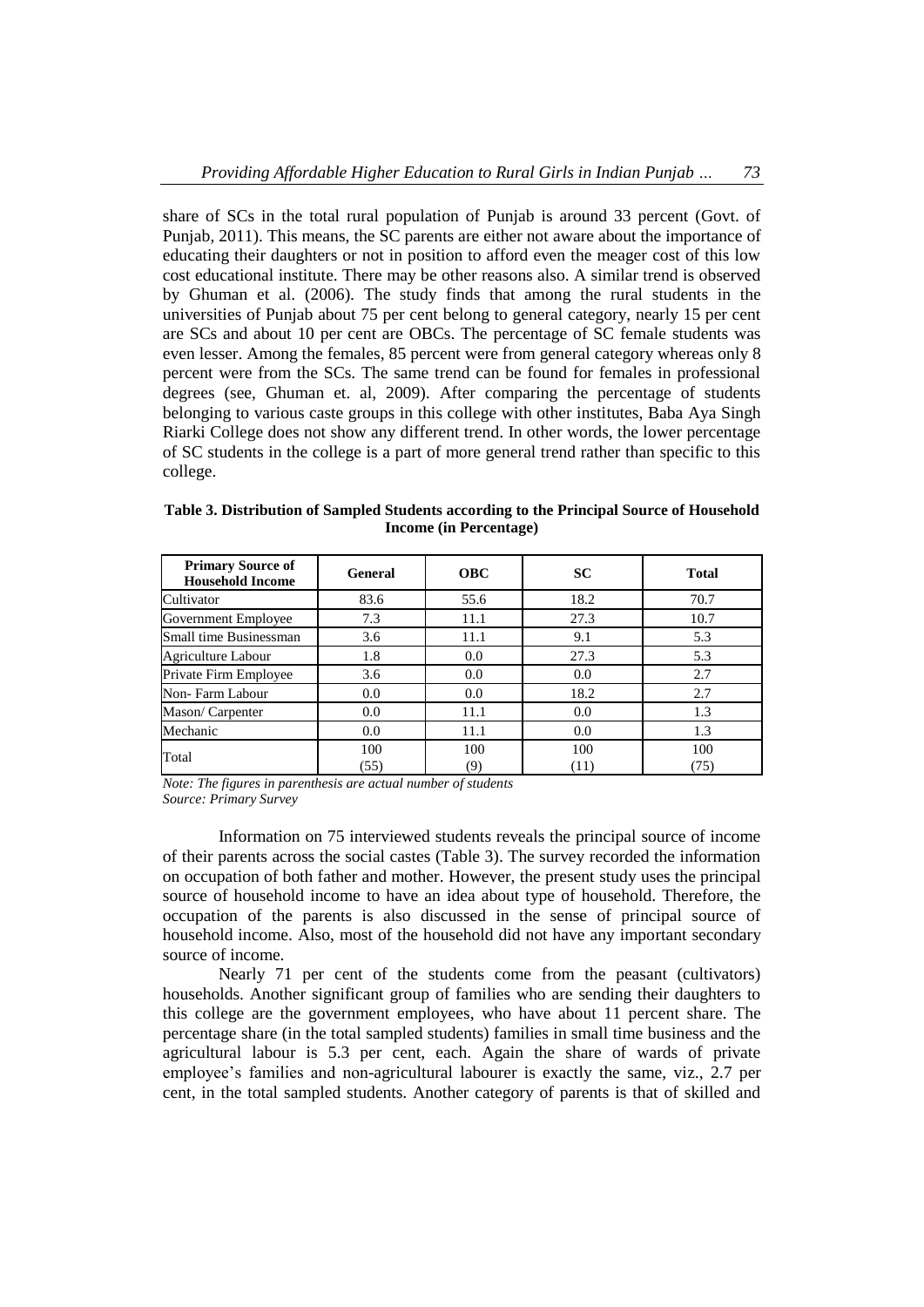semi-skilled workers, comprising masons, carpenters and mechanics. They together constitute of 2.6 per cent of the total parents who send their daughters to this college.

The pattern of principal source of household income is not same for all social groups. A disaggregated analysis shows that among the general category sampled students 83.6 per cent belong to peasants/cultivator families. Nearly 7 per cent belong to parents who are in government service. The small time business families and employees in a private firm comprised 3.6 per cent each. The share of agricultural labour as main source of family income in the category of general parents is only 1.8 per cent. There are no students from the non-agricultural labourer and skilled workers among the general caste students. The high share of cultivator parents in sample of general category students is expected as the majority of general category people in rural area are engaged in agricultural activities.

The cultivation is also the primary source of income of a major component of OBC families (55.6 per cent), whereas the share of small time business families, skilled workers and government employees is around 11 per cent each. Among the OBCs, there is no family with agricultural labour, non-farm labourer and employees in the private firms as the principal source of income.

About 18 per cent SC students are also from the cultivator households. However, majority of them are from households that drive their income from agricultural labour (about 27 percent) and non-agricultural labour (about 18 percent). In this category of students, nearly 27 percent come from parents in the government service. There are no students from parents in the category of skilled workers and in the private service.

Table 3, thus, comes up with significant revelations that in the category of general caste parents and OBC families, the majority belong to the cultivators. However, in the case of SCs, agricultural labour and government employees, together account for nearly 55 per cent of the parents who have sent their daughters to this college. Cultivators and non-farm labour (mainly unskilled labour) constitute nearly 36 per cent of the SC parents. A recent study (Ghuman, et. al, 2006) of rural students in higher education reveals that 44 per cent of the rural students came from agricultural households while no student came from the labourer household.

Though the students did not have exact information on the income of their families (and it was difficult to confirm it in short time span as most of them were staying in hostel). The interview revealed that almost all the students belong to low income families. Most of them belong to families of marginal or small farmers (cultivation is also the main source of family income for the majority). The labour in agricultural and non-agricultural sector is another major source of their income. Some of the families have government jobs, however most of them are of lower grade and their income is limited. In some cases, parents with relatively high income also send their daughters to this college. Though it is not a general phenomenon, it indicates the trust that parents in the rural area puts in the college.

#### **4.1.2. Educational Qualifications of the Parents**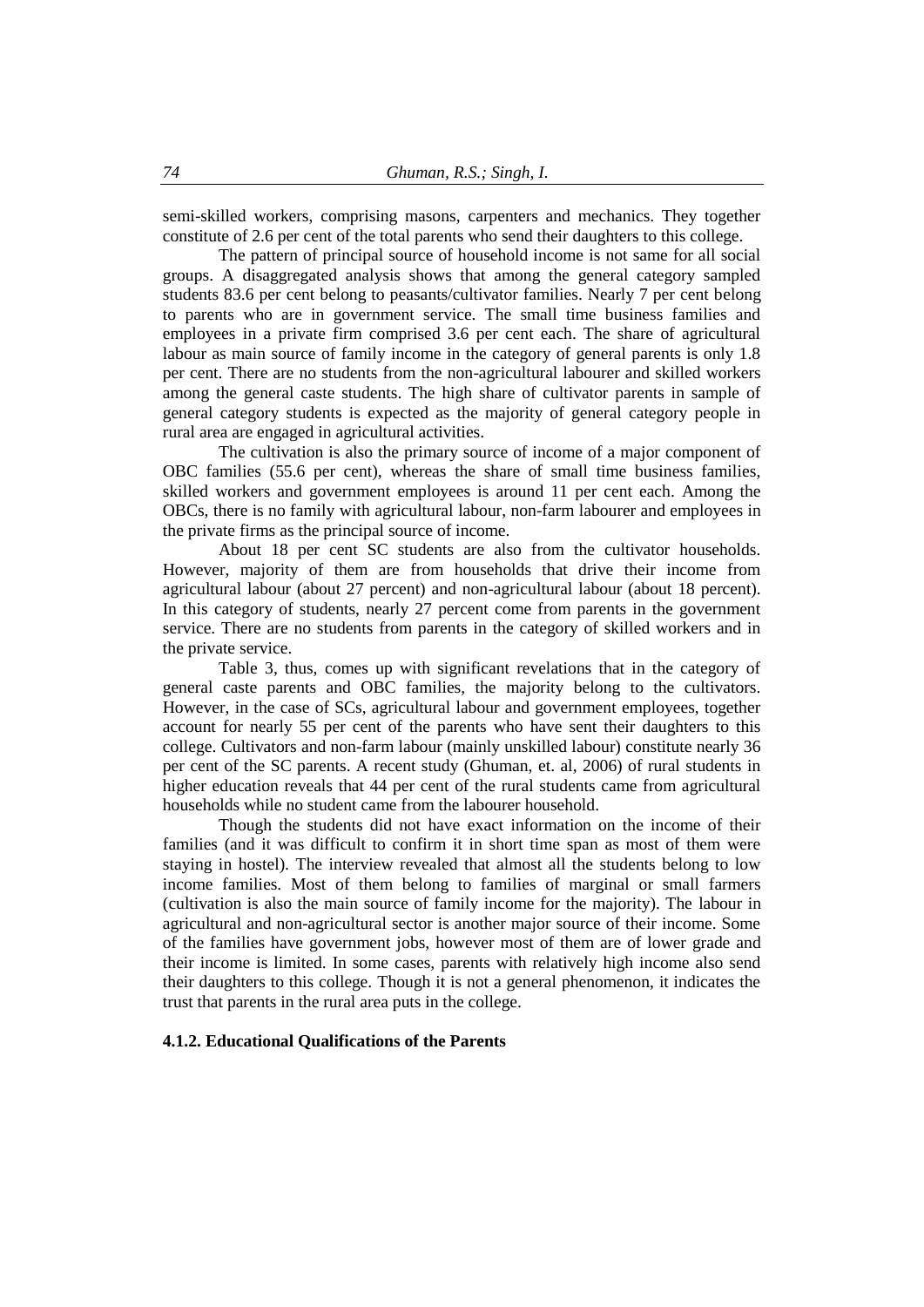The data on educational qualification of parents includes information of both mother and father. Table 4 provides information on educational qualifications of parents of the college students. The data shows that 78 per cent of the total parents have passed matriculation or  $+2$  (i.e. 12 years of schooling) examination. Another 18 per cent parents are just literate and 2 per cent are illiterate. The percentages of graduate and post-graduate parents are less than one percent parents and 1.3 percent of the total parents, respectively. No parents have professional education. In the case of rural students in the universities of Punjab, nearly 38 per cent fathers are studied up to matriculation examination (Ghuman et. al, 2006).

| Caste              | <b>Relation</b> | <b>Illiterate</b> | Literate<br><sub>or</sub><br><b>Primary</b> | Matricula-<br>tion or $+2$ | <b>Graduation</b> | Post<br><b>Graduation</b> | Profe-<br>ssional<br><b>Degree</b> | <b>Total</b> |
|--------------------|-----------------|-------------------|---------------------------------------------|----------------------------|-------------------|---------------------------|------------------------------------|--------------|
|                    | Father          | 1.8               | 7.3                                         | 90.9                       | $\Omega$          | $\Omega$                  | $\theta$                           | 100          |
| General            | Mother          | 1.8               | 23.6                                        | 74.5                       | $\Omega$          | $\Omega$                  | $\Omega$                           | 100          |
|                    | Total           | 1.8               | 15.5                                        | 82.7                       | $\Omega$          | 0                         | $\Omega$                           | 100          |
|                    | Father          | $\Omega$          | 11.1                                        | 77.8                       | 11.1              | $\Omega$                  | 0                                  | 100          |
| <b>OBC</b>         | Mother          | $\Omega$          | 44.4                                        | 55.6                       | $\Omega$          | $\Omega$                  | 0                                  | 100          |
|                    | Total           | $\Omega$          | 27.8                                        | 66.7                       | 5.6               | $\Omega$                  | 0                                  | 100          |
|                    | Father          | 9.1               | $\Omega$                                    | 81.8                       | $\mathbf{0}$      | 9.1                       | $\Omega$                           | 100          |
| <b>SC</b>          | Mother          | $\Omega$          | 45.5                                        | 45.5                       | $\mathbf{0}$      | 9.1                       | $\Omega$                           | 100          |
|                    | Total           | 4.5               | 22.7                                        | 63.6                       | $\Omega$          | 9.1                       | $\Omega$                           | 100          |
| <b>Grand Total</b> |                 | 2                 | 18                                          | 78                         | 0.7               | 1.3                       | $\Omega$                           | 100          |

**Table- 4. Caste-wise Educational Qualifications of Parents of the sampled Students (in Percentage)**

*Source: Primary Survey*

Among the illiterates, 1.8 per cent parents belong to general category and 4.5 per cent to SCs. Interestingly, among the OBCs, there are no illiterate parents. In the category of just literate or having primary school, 15.5 percent parents are from general castes, nearly 28 percent belong to OBCs and 23 percent come from SCs.

About 83 percent of the general caste parents have passed matriculation or  $+2$ degree. The corresponding proportion among the OBCs and SCs is 67 percent and 64 percent, respectively. Clearly, a significant majority of the parents are educated, thus, aware of the importance of education.

Surprisingly, none of the parents of the general category students has graduate or post-graduate degree. Whereas, 5.6 percent of OBC category parents are graduate and 9.1 percent of SC category parents have post-graduate degree. It may be because less educated SC and OBC are not aware of importance of educating girl child or they cannot afford even the small fee charged by the college.

The data also shows that both the parents (mother and father) are educated across social categories. In the case of general category, 75 percent mothers have education up to matriculation or  $+2$  level. This percentage is 56 percent and 46 percent among OBC and SC mothers. Though the proportion of mothers having education up to matriculation or +2 level is less than the proportion of fathers with similar education level, the difference is the highest in the case of SC parents. Nonetheless, SC is the only category where 9.1 percent of the mothers are post-graduate.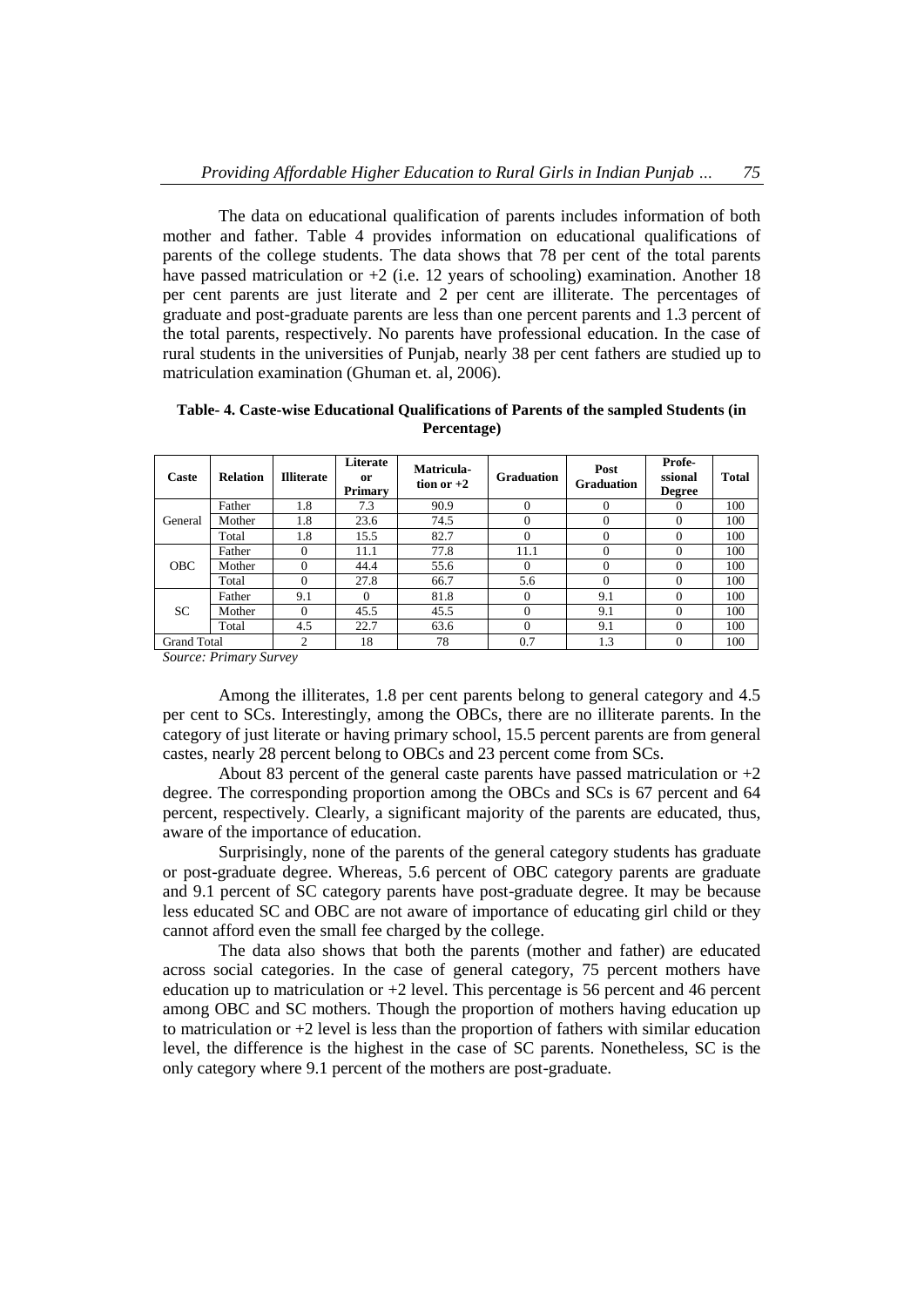The significant feature emerging out of this analysis is that only a small percentage of parents have received college education. The percentage is even less for the mothers, where barring SC category no mother has received college education. Thus, the girls in this college are most likely to be the first to receive college education in their families.

## **4.2. Academic Performance of the College**

The analysis of the academic performance of a college is the most important indicator of success of any college. As the studied college aims at educating the rural girls, its performance on this front in fact is very crucial in evaluation of the model adopted by the college. The present study evaluates the academic performance from two sides. First, the study examines the trends in number of students, who passed the college over the years (or one can say number of students benefited from the presence of the college). It indicates the importance of college in providing higher education in the region. Second, the academic performance of students has been analyzed to know the standing of the studied college in comparison to other colleges. Though, it has been already mentioned that the study does not intend to compare the performance of studied college with other colleges and is not arguing for superiority of present model over the other, nonetheless, the discussion on its academic performance is required to evaluate its real contribution in imparting quality education.

#### **4.2.1. The Performance in terms of Number of Students**

Table 5 reveals class wise number of students for the last 35 years, i.e. since the inception of the college in 1977. It may be useful to mention that up to the year 1987, the starting class in the college used to be called pre-university  $(11<sup>th</sup>)$  class and with effect from 1988, the school system was changed to 10+2 system, i.e., after matriculation ( $10<sup>th</sup>$  grade), two years were devoted to the study before entering into college (this switch is mentioned as a note to the table 5). After 12 years of schooling, the students were admitted in the first year of graduation (referred as BA  $1<sup>st</sup>$  year in nomenclature of arts faculty). The +2 classes  $(11<sup>th</sup>$  and  $12<sup>th</sup>$  class) are a part of school system these days, however, the studied college, being unaided and unaffiliated, continues to run these classes in the college itself.

The college had started with only 14 girls in pre-university class in 1977. During the two subsequent years the number of students in the pre-university class was 13 and 15, respectively. However, it started rising since 1979 and increased to 29 in 1980. Thereafter, it remained below 50, for the two subsequent years. During 1984 and 1985 the number increased to 82 and 73. In 1986, the number of students jumped to 148 which decreased to 115 in the subsequent year.

In all, 632 girls were admitted in pre-university class during 1977-1987. Though the number was not very high yet persuading the rural parents to send their daughters to the college was not an easy task during that period. It should be noted that the decade of 1980's was a turbulent period because of the militancy in the state of Punjab. Thus, the performance of the college needs to be commended given that a good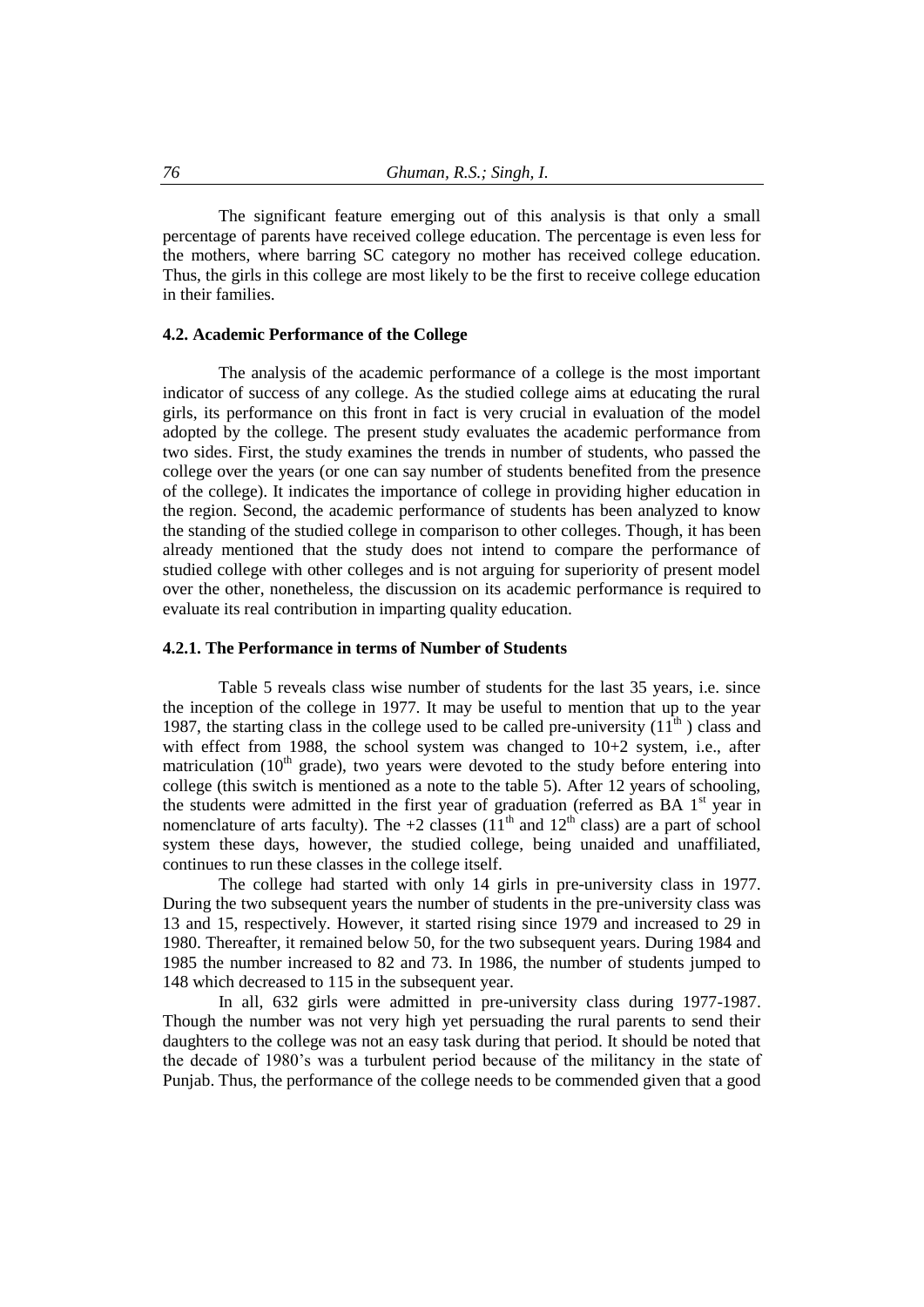number of rural parents came forward to send their daughters for higher education in this rural 'academy'.

|                    |                                    |                          | <b>Class</b>             |                          |                  |
|--------------------|------------------------------------|--------------------------|--------------------------|--------------------------|------------------|
| Year               | Pre-uni $(11th$<br>Class)/ $10+2*$ | <b>BAI</b>               | <b>BAII</b>              | <b>BAIII</b>             | <b>Total</b>     |
| 1977               | 14                                 | $\overline{\phantom{a}}$ | $\overline{\phantom{a}}$ | $\overline{\phantom{a}}$ | 14               |
| 1978               | 13                                 | 12                       | $\overline{\phantom{a}}$ | $\qquad \qquad -$        | $\overline{25}$  |
| 1979               | 15                                 | 11                       | 12                       | $\bar{\phantom{a}}$      | 38               |
| 1980               | 29                                 | 24                       | 08                       | 10                       | 71               |
| 1981               | $\overline{54}$                    | $\overline{29}$          | 21                       | 08                       | 112              |
| 1982               | 41                                 | 33                       | 27                       | $\overline{25}$          | 126              |
| 1983               | 48                                 | 37                       | 25                       | 24                       | 134              |
| 1984               | 82                                 | 43                       | 28                       | 22                       | 175              |
| 1985               | $\overline{73}$                    | 77                       | $\overline{35}$          | 28                       | 213              |
| 1986               | 148                                | 78                       | 40                       | 19                       | 285              |
| 1987               | 115                                | 80                       | $\overline{42}$          | 30                       | 267              |
| <b>Sub-Total</b>   | 632                                | 424                      | 238                      | 166                      | 1460             |
| 1988               | 36                                 | $\overline{\phantom{a}}$ | 63                       | $\overline{24}$          | $\overline{123}$ |
| 1989               | $\overline{47}$                    | 18                       | $\overline{28}$          | $\overline{\phantom{a}}$ | 93               |
| 1990               | 40                                 | 41                       | $\overline{NA}$          | $\overline{NA}$          | 81               |
| 1991               | $\overline{25}$                    | 22                       | $\overline{29}$          | NA                       | 76               |
| 1992               | 47                                 | 19                       | 16                       | 18                       | 100              |
| 1993               | 74                                 | 53                       | 12                       | 09                       | 148              |
| 1994               | 104                                | 81                       | 34                       | 14                       | $\overline{233}$ |
| 1995               | 124                                | 153                      | 71                       | 26                       | 374              |
| 1996               | 172                                | 138                      | 117                      | 56                       | 483              |
| 1997               | 187                                | 159                      | 105                      | 96                       | 547              |
| 1998               | 207                                | 156                      | 134                      | 90                       | 587              |
| 1999               | 270                                | 120                      | 121                      | 98                       | 609              |
| 2000               | 202                                | 254                      | 101                      | 101                      | 658              |
| 2001               | 284                                | 233                      | 197                      | 93                       | 807              |
| 2002               | 281                                | 281                      | $\overline{171}$         | 181                      | 914              |
| 2003               | 260                                | 194                      | 197                      | 142                      | 793              |
| 2004               | $\overline{250}$                   | 225                      | 138                      | 173                      | 786              |
| 2005               | 241                                | $\overline{234}$         | 161                      | 120                      | 756              |
| 2006               | 206                                | 164                      | 118                      | 134                      | 622              |
| 2007               | 189                                | 111                      | 120                      | 96                       | 516              |
| 2008               | 161                                | 83                       | 82                       | 100                      | 426              |
| $\frac{2009}{ }$   | 169                                | 88                       | $\overline{63}$          | 66                       | 386              |
| 2010               | $\overline{132}$                   | 116                      | 61                       | 54                       | $\overline{363}$ |
| 2011               | $\overline{171}$                   | 98                       | 89                       | 48                       | 406              |
| Sub-Total          | 3879                               | 3041                     | 2228                     | 1739                     | 10887            |
| <b>Grand-Total</b> | 4511                               | 3465                     | 2466                     | 1905                     | 12347            |

**Table 5. Class and year-wise number of students in the college: 1977-2011**

*Note: \*Prior to 1988, the entry level school degree for college was pre-university, which is equivalent to present day 10+2 degree.*

*Source: Office Record of the College*

The number of girls in the +2 classes kept oscillating between 25 and 47 during 1988 and 1992. It, however, started looking up since 1993. The number of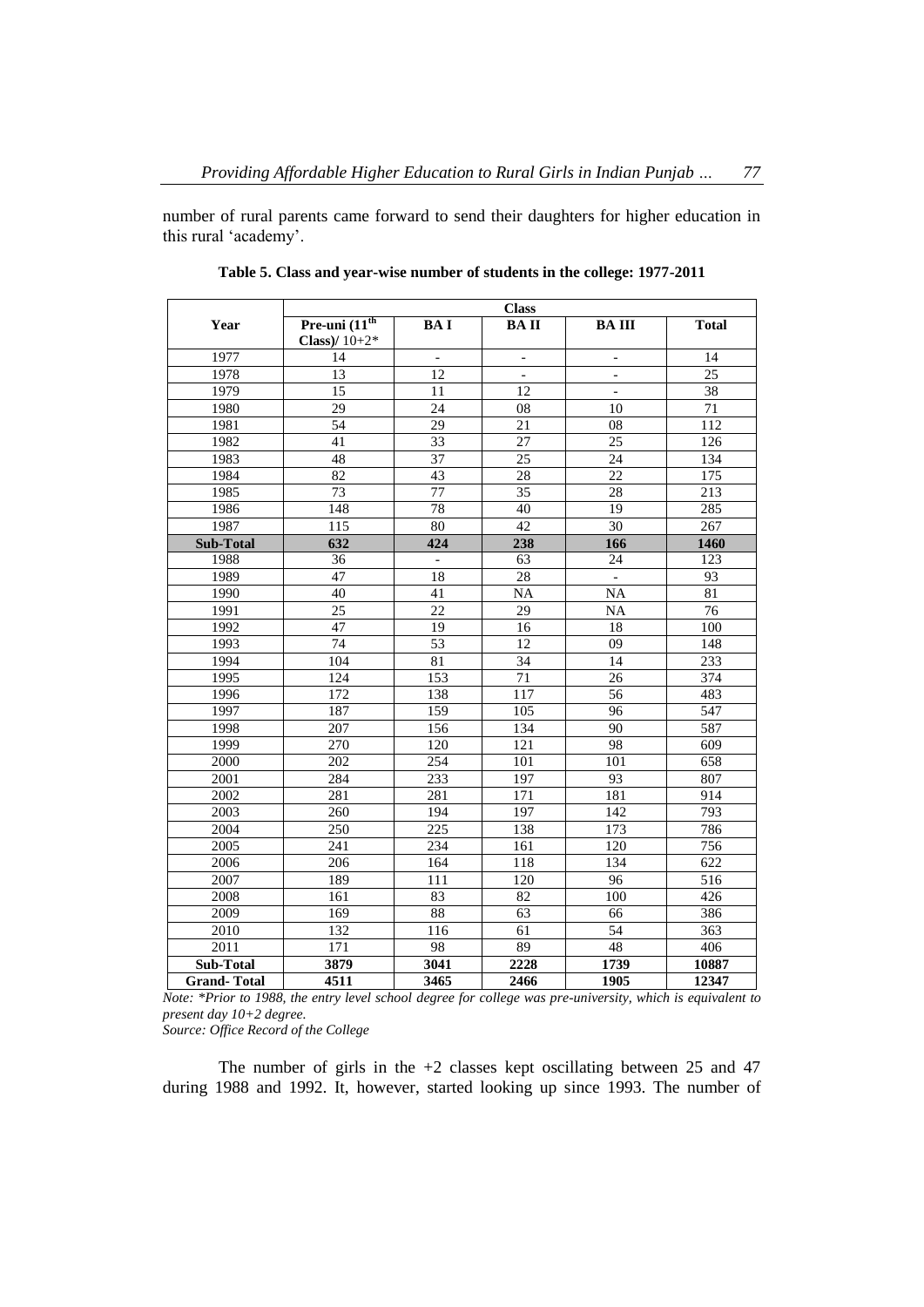students in +2 classes remained between 74 and 270 between 1993 and 1999. This is the period when the state of Punjab started limping back to a normalcy after the end of insurgency in 1992, which also coincided with the installation of the elected government in the state.

During the first half of 2000s, the number of girls in  $+2$  class was reasonably good. It, however, started shrinking during the subsequent years. The total number of girls admitted in  $+2$  classes during 1988-2011, came out to be 3839, which numerically may not be very high, but by no stretch of imagination this was a small number given the level of awareness and attitude towards female education, particularly higher education, of the parents in rural area. The infrastructure of the college was another constraint. Nevertheless, 1905 rural girls became graduates over the period of 35 years, only and only because of this unique rural institution of higher learning. In the absence of this college perhaps a sizeable majority of those girls would not have got education beyond basic schooling.

However, not all those students who joined the pre-university class or  $+2$ classes have taken admission in BA  $1<sup>st</sup>$  year class. Out of total 4511 students who passed pre-university of +2 class since 1977, only 3465 students took admission in BA 1<sup>st</sup> year whereas just 1905 students passed BA final examination. If one ignores the recent passout students of  $+2$  (i.e. after deducting last 3 years passouts) and BA 1<sup>st</sup> class (i.e. after deducting last 2 years passouts) as they still have not reached the final year, the number of students who passed  $+2$  (4039 students) and BA 1<sup>st</sup> year (3251) students) is quite high compared to figure of 1905 for BA final year.

The main reason, in addition to failing of students, for this declining admission in next class is that some of those who passed the lower class examination did not take admission in BA 1<sup>st</sup> year or they dropped out the education before completing the degree, and some of them also shifted to other colleges or institutes. The shift to other institutes, which has led to lower enrolment in BA course, is especially high in the recent years. Among many reasons, the trend to join courses other than BA is also the reason for this trend. Though the latter is a good sign, the former reason is matter of concern and needs to be addressed.

The college recognizing the importance of other courses is also trying to enlarge its base while keeping its basic model intact. The college has recently started BCA (Bachelor of Computer Applications) course, and is planning to add some more courses, too. It is also establishing science labs to start science classes for  $+1$  and  $+2$ . These new initiatives are also being taken under the dynamic and dedicated leadership of Principal Mr. Swaran Singh Virk. His son, Mr. Gagandeep Singh Virk, who is also a teacher in the college, is working hard to bring new courses in the college and making them self-sustainable at low cost. Surely, the cost of these new courses may be higher than BA courses, however, the college is determined to cut the cost and provide quality education at low cost.

In order to know about the long term trend of students in the college we have calculated the annual trend growth rate between 1980 and 1987 and between 1992 and 2011 (Table 6). The gap of four years is due to non-availability of comparable data for 1988-92. The students in the pre-university class registered very high trend growth rate (20.2 per cent) during 1980-87. Almost similar is the case for B.A. 1<sup>st</sup> and B.A.  $2<sup>nd</sup>$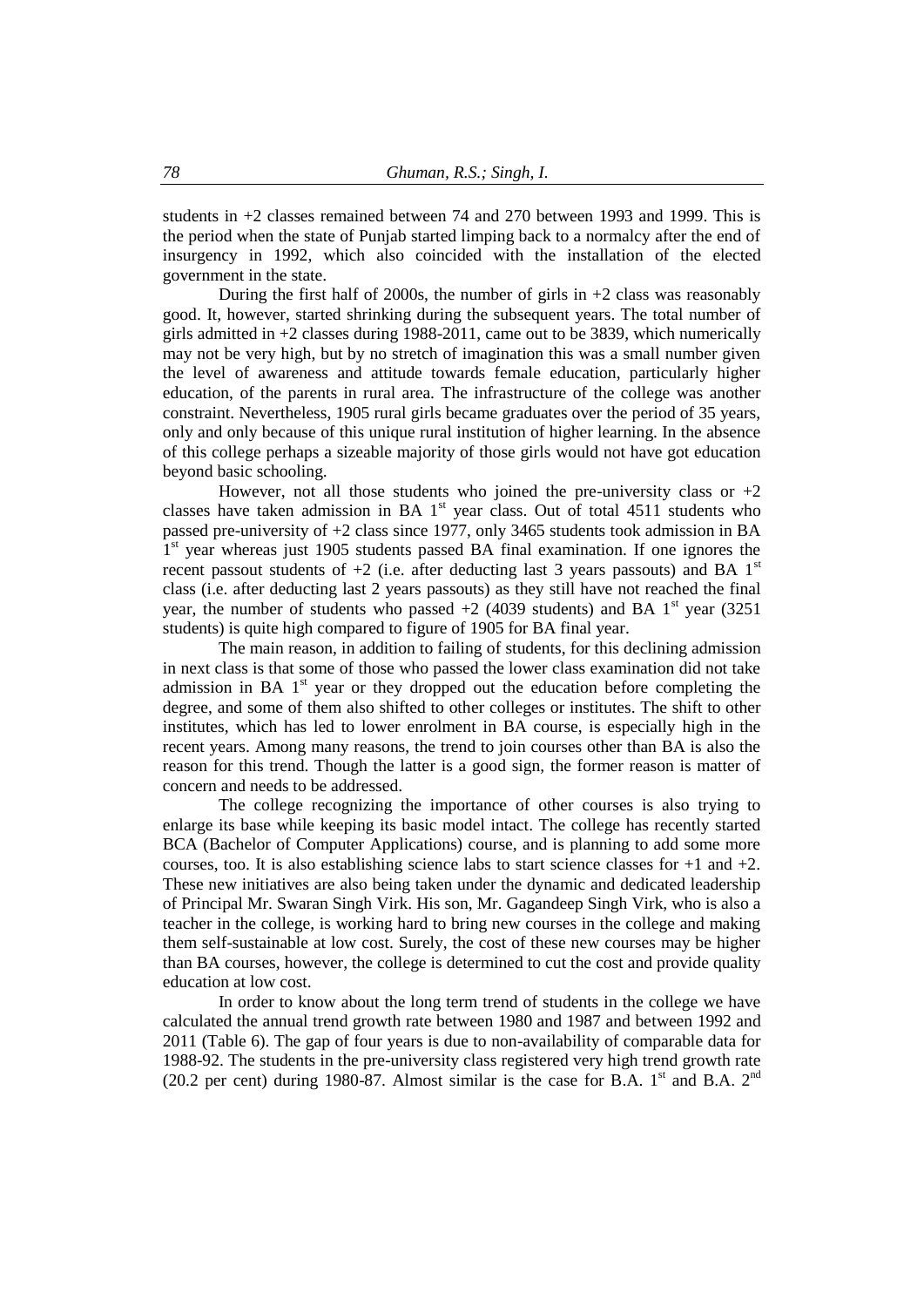classes. The trend growth rate of B.A.  $3<sup>rd</sup>$  year, however, is lower (14.6 per cent) than the other classes. Nevertheless, it is still high. It indicates that the parents got encouraged to send their daughters for higher education. Secondly, the college seems to have earned a good reputation in the surrounding area.

| <b>Trend Growth Rate</b>                | $1980 - 87^{\circ}$ | 1992-2011 |
|-----------------------------------------|---------------------|-----------|
| Pre – University/ $10+2^{\omega\omega}$ | $20.2***$           | $3.6**$   |
| B.A. 1 <sup>st</sup> Year               | $191***$            |           |
| B.A. 2 <sup>nd</sup> Year               | $187***$            | $5.8**$   |
| B.A. 3 <sup>rd</sup> Year               | $14.6**$            | $7.9**$   |
| <b>Total</b>                            | $18.8***$           | $4.3*$    |

**Table 6. Class – Wise Annual Trend Growth Rate of Students in the College (in Percentage)**

*Note: \*\*\* significant at 1 percent level; \*\* significant at 5 percent level; \*significant at 10 percent level @The Continuous data for the years 1988 to 1991 was not available. @@Prior to 1988, the entry level school degree was pre-university, which was equivalent to present day 10+2 degree Source: Computed from the data in table 5.*

During 1992-2011, the trend growth rate in the  $+2$  class was not very high but seems to be a reasonable one. The students registered an increase of 3.6 per cent per annum during this period. The trend growth rate of B.A.  $1<sup>st</sup>$  year was 3.1 per cent per annum. The students in classes B.A.  $2<sup>nd</sup>$  year and B.A.  $3<sup>rd</sup>$  year, however, registered a relatively higher trend growth rate than the lower classes. It is, thus clear, that there has been a constant increase in the number of students in all the classes, during both the periods (tables 5 & 6).

During 1980-87, the period of militancy, the annual trend growth rate of students was much higher as compared to the latter period of 1992-2011. There may be three possible reasons for this trend. One, that during militancy period parents were not willing to send their young daughters to the far off colleges situated in urban area. They were apprehensive of the safety and security of their daughters while travelling in buses to the colleges. Two, after the militancy period the parents also started looking for new options and vocations for their daughter. Three, after 1991 many new institutions offering vocational courses came up in Punjab. The parents started sending their daughters to such institutions. Infrastructural constraints were also there to keep the number of students up to a manageable limit.

The total number of students during the entire period under study, in any given year, did register an increase except for a couple of years. It is because of this that the total number of students registered a growth rate of 18.8 per cent per annum during 1980-87 and 4.3 per cent per annum during 1992-2011. The absolute number of students and the positive trend growth rate support the fact that the college enjoyed a good reputation.

The above discussion shows that despite some important concerns, the college has performed fairly well as per as student's number is concerned, which has increased over the years. Looking at academic achievements of its student, the college has again achieved a respectable place among other colleges.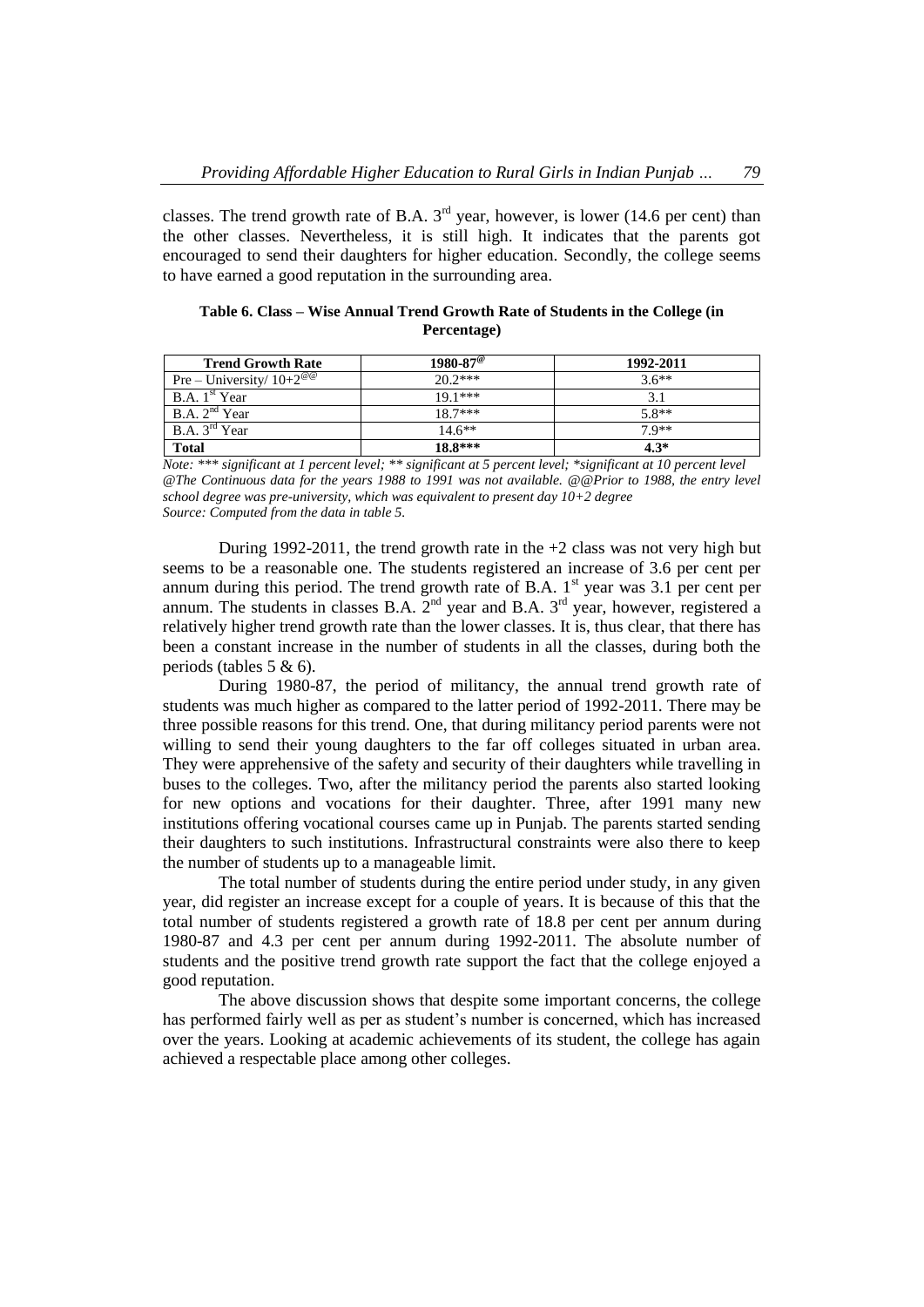The importance of the institute in the lives of benefited families of the area can be noticed from the fact that most of the students also have their siblings studying in the same college or associated schools. Table 7 shows that the average number of siblings, studying in this college, is highest among the general category students. It is 1.72 persons per family. In the case of OBCs families it is around 0.61 per cent while in the case of SC parents, it is 0.66 persons per family. (Table 7)

|  |  | Table 7. Average Number of siblings studying in the college |  |  |  |
|--|--|-------------------------------------------------------------|--|--|--|
|  |  |                                                             |  |  |  |

| <b>Caste Category</b>         | <b>Average Number of siblings</b> |
|-------------------------------|-----------------------------------|
| General                       |                                   |
| $_{\rm \scriptstyle \rm DBC}$ | 0.61                              |
| υU                            | ገ 66                              |

*Source: Primary Survey*

#### **4.2.2. Performance in terms of Marks**

The longitudinal academic performance of students is given in figure 1. This covers the period of 35 years, ever since the beginning of this college. The figure highlights that the pass percentage varied between 80 to 100 per cent during the entire period. The graph of first division holders displayed an ever rising trend since 1978-79. Between 20 per cent and 40 per cent of the students got first division during 1987-88 and 2004-05. From 2005-06, the percentage of first division holders displayed the exponential growth. The proportion of university merit holder students, however, oscillated between 2 to 5 per cent of the total students.



*Source: Office Record of the College*

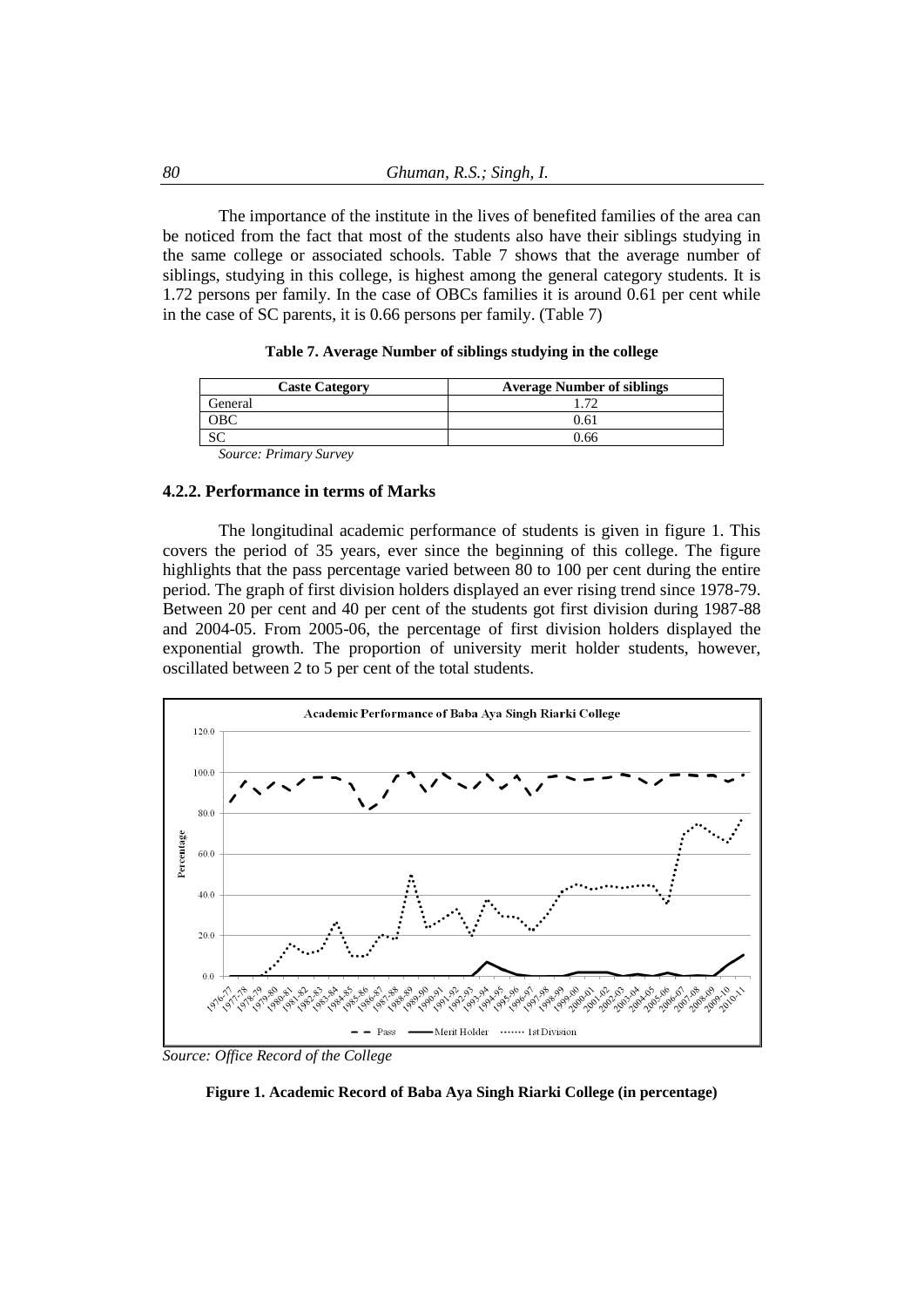Figure 2 highlights the academic performance of the students during the 2010- 11. The results of matriculation, +2 and BA final year were 100 percent in 2010-11, whereas just about 2 percent students in BA  $1<sup>st</sup>$  year and BA  $2<sup>nd</sup>$  year failed in examination. There are also sizeable share of students who made to merit list of university or school board or passed the examination in first division. The percentage of students who made to merit list in matriculation, BA  $1<sup>st</sup>$  year, BA  $2<sup>nd</sup>$  year and BA  $3<sup>rd</sup>$  year in 2010-11 were 15.9 percent, 24.5 percent, 18 percent and 4.2 percent, respectively. Further, the share of students, who at least passed the examination in first division including merit holders, were 58.2 percent, 71.3 percent, 55.1 percent, 76.4 percent and 68.8 percent, respectively. If one looks at the recent results (Figure 2) as well as increasing percentage of first division holders over the years (Figure 1), it can be concluded that the college has performed much better, given the availability of resources, and has been improving its performance every year.



*Source: Office Record of the College*

#### **Figure 2. Class-wise Distribution of Students according to Performance in Baba Aya Singh Riarki College (in Percentage)**

The analysis based on college records provided a picture of college's achievement over the years. Nonetheless, the lack of caste-wise data in the records does not allow us to examine the caste-wise difference among students. Therefore, the present study has used the data of surveyed students to compare the three caste groups (the results of BA final year could not be compared, as students who have passed BA final year have already left the college and could not be contacted).

Table 8 shows that the general category students, on an average, did better than other groups in 10+2 class. On the other hand, percentage of OBC students was better in matriculation and relatively lower in BA  $2<sup>nd</sup>$  year. The performance of SC group was a little lower in matriculation and +2 classes, however, there seems to be no significant difference for BA course.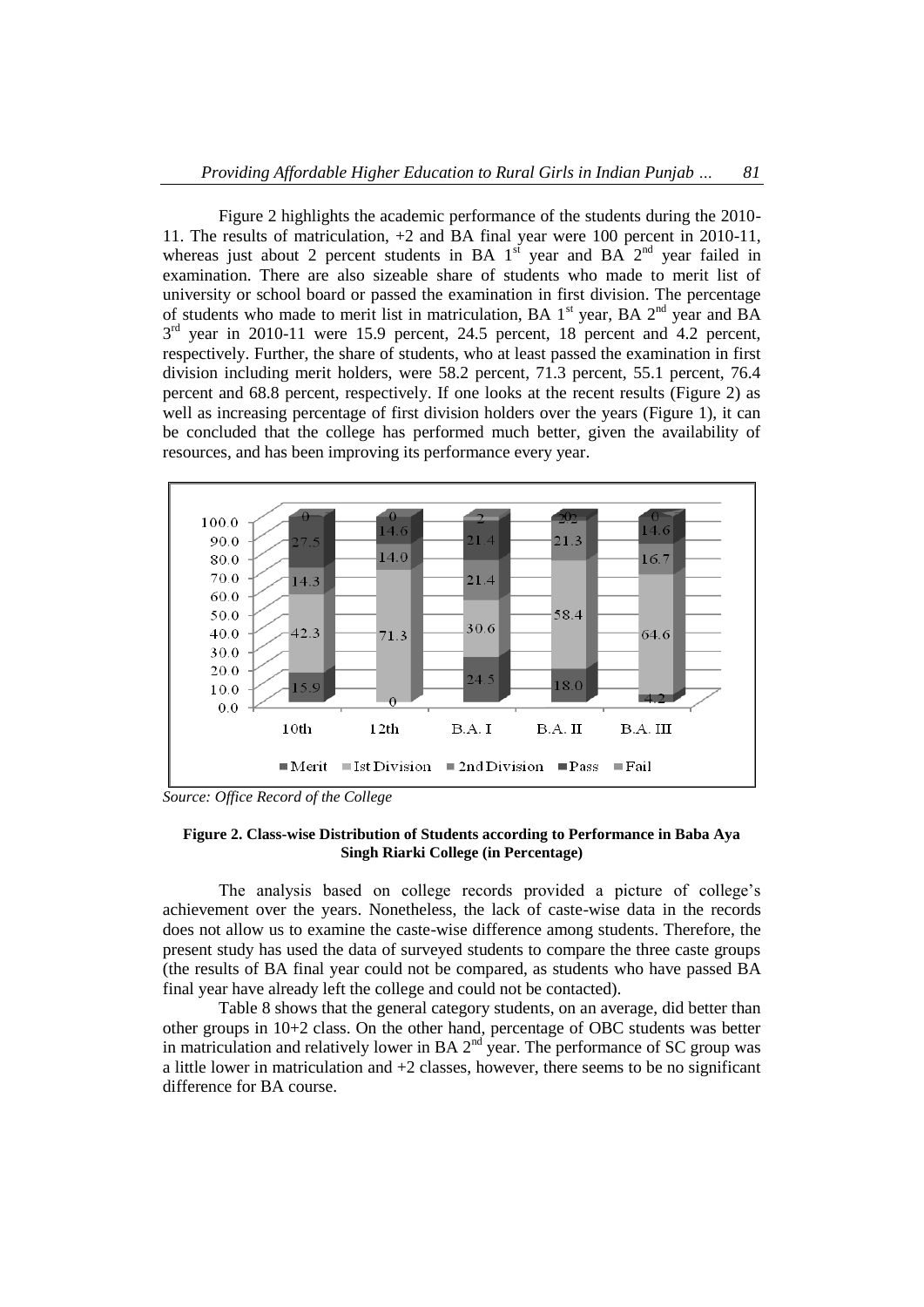Students of this college have also made achievements in other fields. A number of students of this college take the religious studies examination being conducted by the Shiromani Gurudwara Parbandhak Committee (SGPC) every year. About 70 per cent of Rs. 10 lakh SGPC scholarships are bagged by them. This amount helps in partial financing of their education.

| Class                              | <b>General</b> | <b>OBC</b> |     |
|------------------------------------|----------------|------------|-----|
| Matriculation                      |                | 71.0       | 58. |
|                                    | רה             | 73.        |     |
|                                    |                | 62.6       |     |
|                                    |                | 56.3       |     |
| $\sim$<br>$\mathbf{r}$ .<br>$\sim$ |                |            |     |

|  |  | Table 8. Class - Wise Average Percentage of Marks obtained by Sampled Students |  |
|--|--|--------------------------------------------------------------------------------|--|
|  |  |                                                                                |  |

*Source: Primary Survey*

During the last 36 years, about 2000 rural girls have graduated from this college. Many of them later went for Bachelor of Education and post-graduation, and are working in education and other sectors. Not only have they entered into employment but also making valuable contribution to their families, especially to their children. The product of this college has turned out to be a motivating force for other rural girls in the area.

The overall performance of the college on many aspects (for example, teaching large number of optional subjects, sports, cultural activities and even deep understanding of some of the subjects) may not be very high if compared with other affiliated colleges in Punjab. However, there is no level playing between the students of this college and other colleges. Most of the teachers in the other colleges are better qualified (as for UGC eligibility conditions are concerned), getting much higher salaries (as compared to the salary of the teachers in Riarki College). In Riarki College, it is the senior class students who teach their junior class students. Certainly there has to be a significant difference in quality of teaching. In addition, the students in Riarki College have to perform many additional duties whereas their counterparts in other colleges do not do such extra duties. Nonetheless, the college has performed remarkably well under these constraints. This is the reason that all vice-chancellors of Guru Nanak Dev Universities have described it as first-rate educational institute engaged in the cause of rural transformation. In addition, the college has received many awards from Punjab government and other reputed agencies for its unique contribution to the education or rural girls over the years, which in itself speaks of success of the institute.

It is often said that educating a girl tantamounts to educating the next generation. This college is translating this adage into reality by educating those rural girls whose parents, perhaps, never sent their daughters for college education. In a way this college is not confined to the class room based curriculum but teaches the lessons of life. The product of this college (the pass outs) are the agents of rural change and transformation.

Besides education, the learning of social skills inbuilt in the day to day activity of the students in this college. Rising above the caste and class consciousness is taught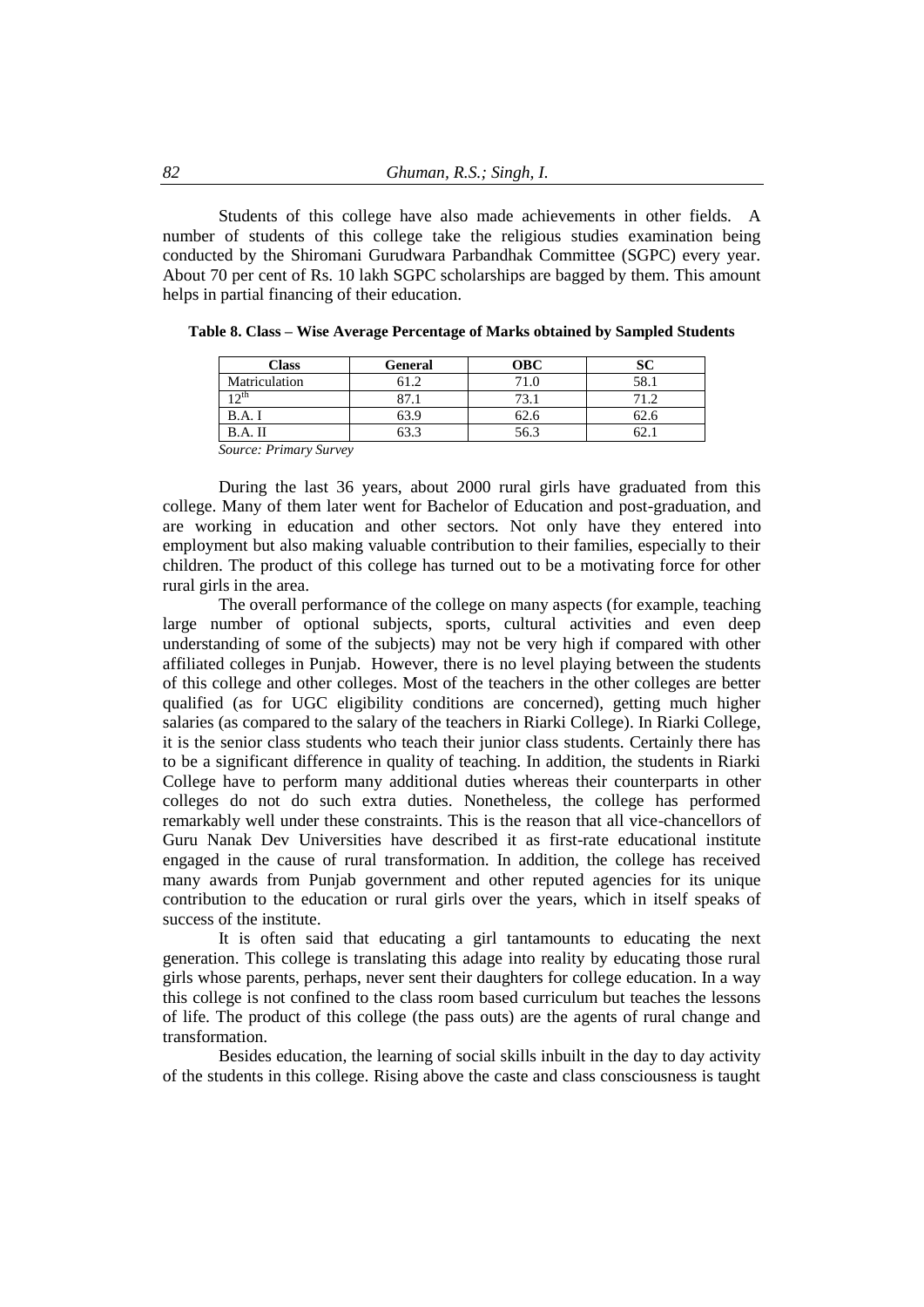in a most natural manner. Inter-personal equality is deeply embedded in the overall functioning of the college.

## **6. SUMMING UP**

This is an institution by the rural people, of the rural people and for the rural people. It is a unique experiment with a mission to provide higher education to girls at an affordable cost rather at a very low cost. The origin of the college can be traced back to pre-independence time when Baba Aya Singh with the aim of educating girls in rural area started a school. He also had a desire to start a college for rural girls, which he could not fulfill during his lifetime. It was a visionary and revolutionary idea since female education in general and higher education in particular in India was a distant dream at that time. The present Principal of the college, Mr. Swaran Singh Virk, set up the girls college in 1976 with just 14 students to fulfill the dream of Baba Aya Singh.

The college aims at providing low cost education to the rural girls. It charges just Rs. 800 (about US \$ 15) as the annual tuition fee and Rs. 5,500 (about US \$ 100) as the annual payment for hostel and food. Despite this low fee structure, the college could not only sustain, but also expand, for more than 35 years without any help or aid from government or any private individual or organization. It was made possible by the unique management style of the college.

The founders of the college have recognized that the major portion of cost of providing education includes salaries to academic or non-academic staff. If the students themselves can manage or perform those activities, the cost can be reduced significantly. Using this philosophy, the college employs just one teacher for each subject (total 7 teachers), and better performing students take part in teaching activities. The non-academic work, like, office work, cleaning, management of hostel, cooking, catering, security, etc., is also performed by students. To facilitate this model, the college has decided to keep the college unaffiliated, and all the students appear as private students in the examination. All these activities are managed by students with the help of different student committees, where each one has to contribute though her work. This model helped the college not only in cutting the cost substantially but also in improving the skills of the students.

The college has significantly contributed to the society by providing low cost education to girls in rural area. Over the past 35 years, about 2000 girls have graduated from this college. The success of the college is clear from the fact that the academic performance of the students of this college has been quite good over the years, and its pass percentage remained above 90 percent for most of the years. The number of merit and first division holders has also increased over the years. Due to the commendable performance of this college, all vice-chancellors of Guru Nanak Dev University have admired the college and described it as a first-rate institute. The product of this college (the pass out students) is the real agent of change and rural transformation.

Overall, the college is successful in providing low cost education to a large number of girls in rural areas, and there is a need to learn from its experience. The added emphasis on higher education in recent plans of state and central government (for example, establishment of 19 central universities in  $11<sup>th</sup>$  five year plan, and